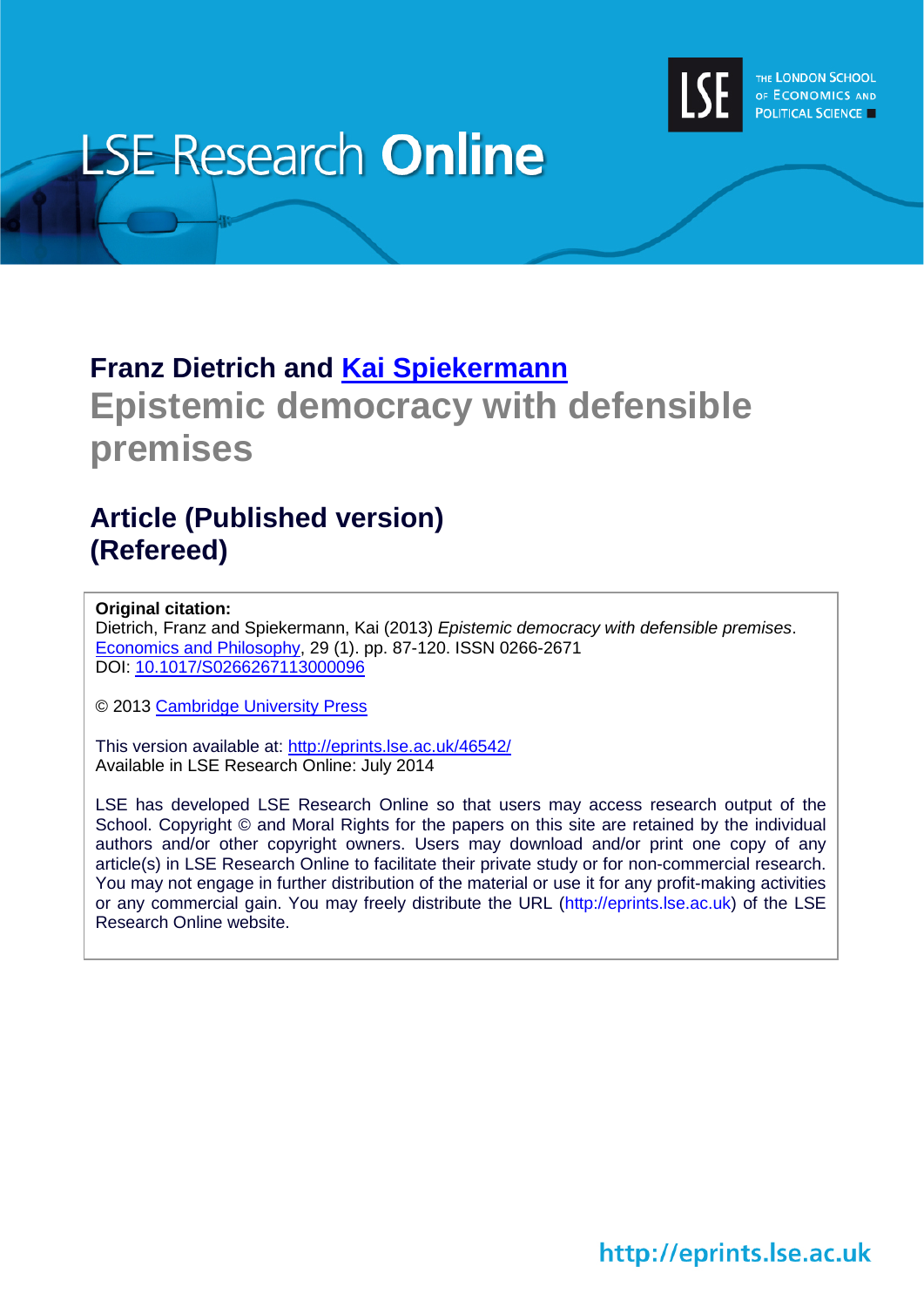## **Economics and Philosophy**

http://journals.cambridge.org/EAP

Additional services for *Economics and Philosophy:*

Email alerts: Click here Subscriptions: Click here Commercial reprints: Click here Terms of use : Click here



### **EPISTEMIC DEMOCRACY WITH DEFENSIBLE PREMISES**

Franz Dietrich and Kai Spiekermann

Economics and Philosophy / Volume 29 / Issue 01 / March 2013, pp 87 - 120 DOI: 10.1017/S0266267113000096, Published online: 03 April 2013

**Link to this article:** http://journals.cambridge.org/abstract\_S0266267113000096

#### **How to cite this article:**

Franz Dietrich and Kai Spiekermann (2013). EPISTEMIC DEMOCRACY WITH DEFENSIBLE PREMISES. Economics and Philosophy, 29, pp 87-120 doi:10.1017/ S0266267113000096

**Request Permissions :** Click here

CAMBRIDGE JOURNALS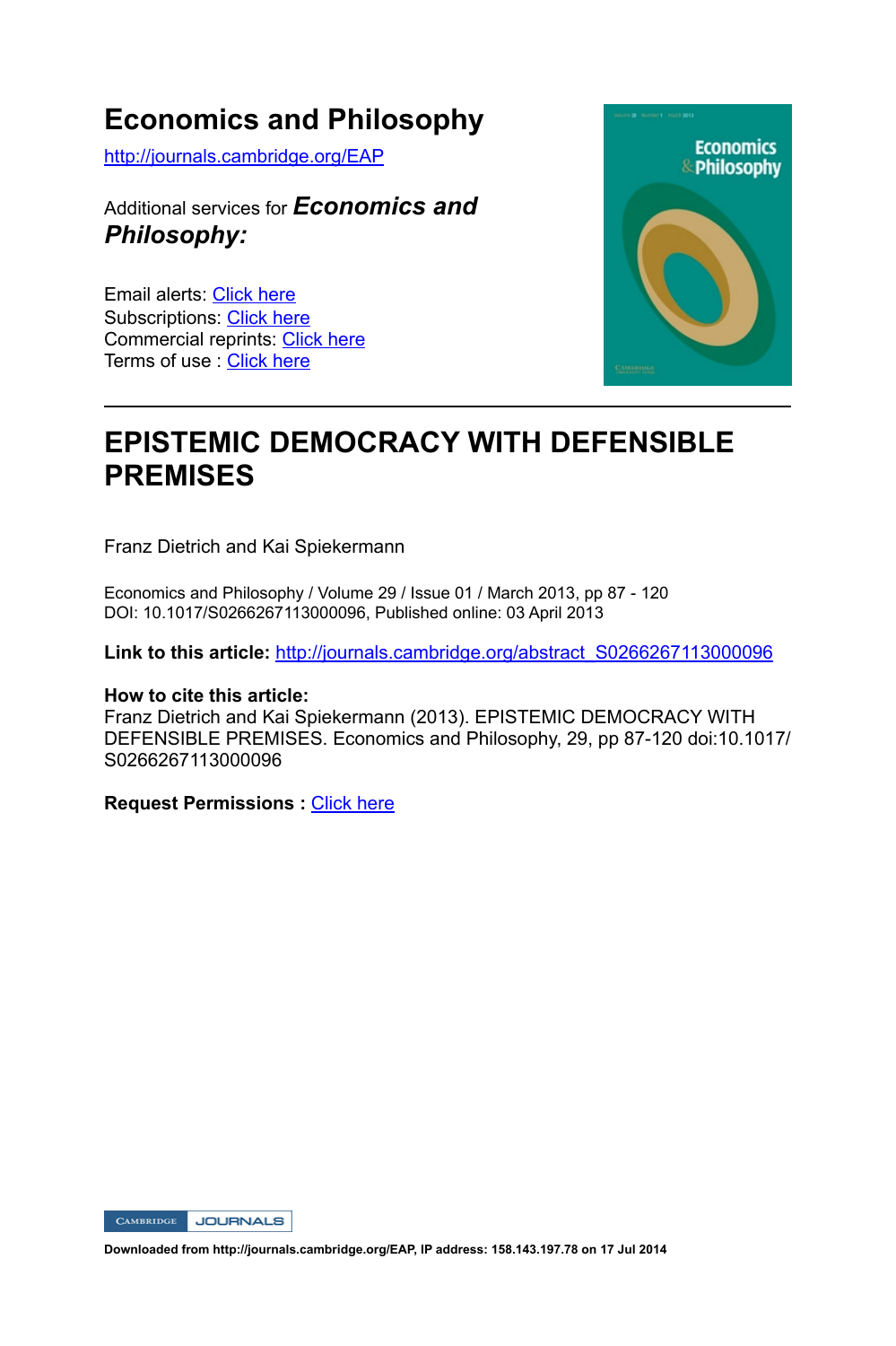# EPISTEMIC DEMOCRACY WITH DEFENSIBLE PREMISES1

#### **FRANZ DIETRICH**

CNRS, France and University of East Anglia, UK post@franzdietrich.net

#### **KAI SPIEKERMANN**

London School of Economics, UK k.spiekermann@lse.ac.uk

The contemporary theory of epistemic democracy often draws on the Condorcet Jury Theorem to formally justify the 'wisdom of crowds'. But this theorem is inapplicable in its current form, since one of its premises – voter independence – is notoriously violated. This premise carries responsibility for the theorem's misleading conclusion that 'large crowds are infallible'. We prove a more useful jury theorem: under defensible premises, 'large crowds are fallible but better than small groups'. This theorem rehabilitates the importance of deliberation and education, which appear inessential in the classical jury framework. Our theorem is related to Ladha's (1993) seminal jury theorem for interchangeable ('indistinguishable') voters based on de Finetti's Theorem. We also prove a more general and simpler such jury theorem.

Helpful comments were gratefully received from anonymous referees and the editor. We also particularly thank Christian List for providing very useful feedback. We further benefited from many great comments received from audiences at occasions where this paper was presented, including the *LSE Choice Group Seminar* (LSE, UK, October 2010), the *Judgment Aggregation Workshop* (CERSES & IHPST & HEC, Paris, France, January 2011), the conference *The Epistemic Life of Groups* (Institute of Philosophy, London, UK, March 2011), the *ECPR Joint Session workshop Frontiers of Deliberation* (St. Gallen, April 2011), the *Third Rationality and Decision Network Meeting* (LSE, UK, June 2011), the *Decisions, Games and Logic Workshop* (Maastricht University, Netherlands, June 2011), the workshop *New Developments in Judgment Aggregation and Voting Theory* (Karlsruhe Institute of Technology, Germany, September 2011), and the *Microeconomics Seminar* (Hamburg University, January 2012).

 $1$  Kai Spiekermann would like to emphasize that the formal results in this paper are the work of Franz Dietrich.

**87**

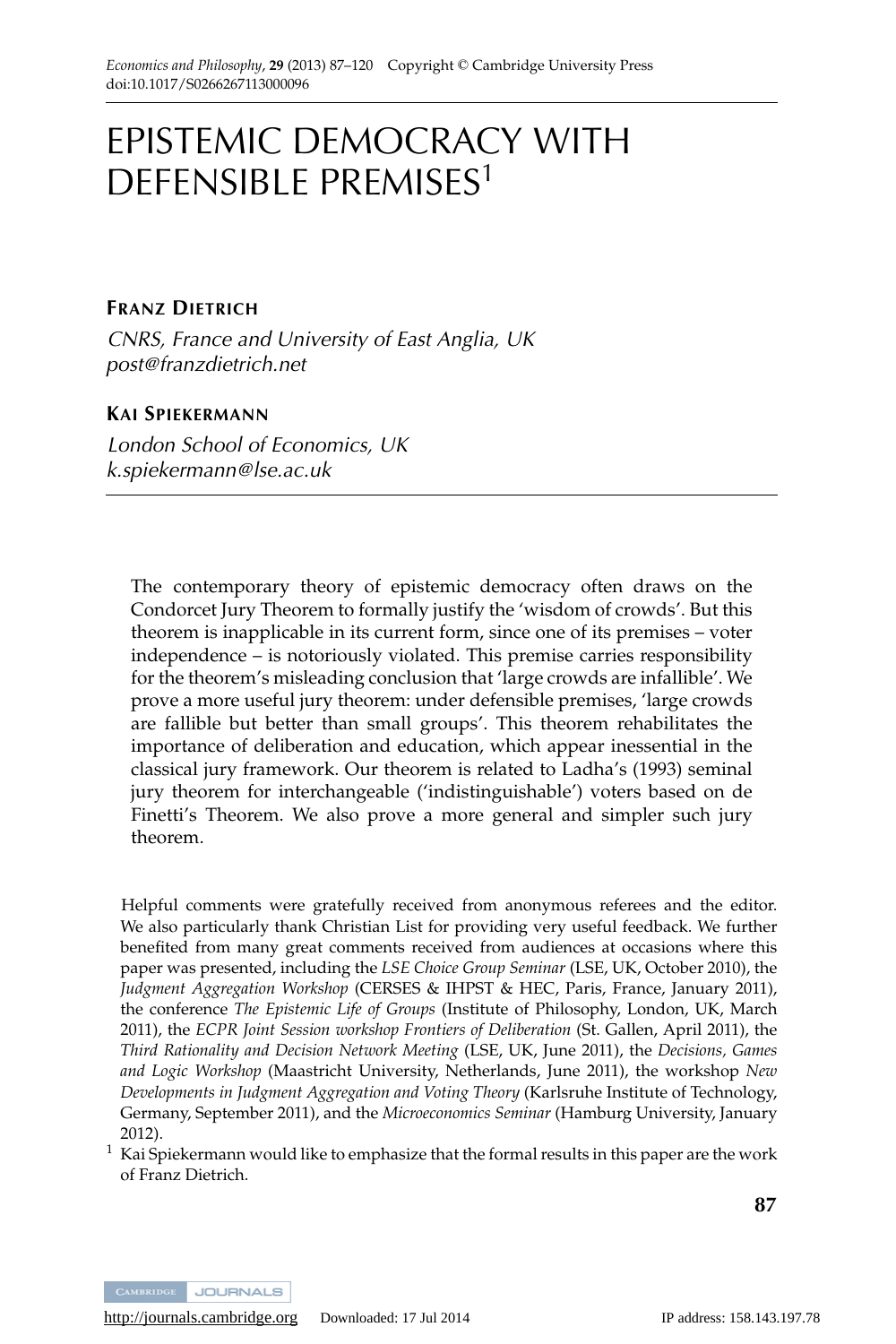The Condorcet Jury Theorem (CJT) looks back on a remarkable career. Discovered by Nicolas de Caritat, Marquis de Condorcet, in 1785, first proved formally by Laplace in 1812 (Ben-Yashar and Paroush 2007: 190), then long forgotten and finally rediscovered by Duncan Black (Black 1958, Grofman and Feld 1988), the CJT has now taken centre stage in epistemic conceptions of democracy and in debates in social epistemology. Propelled by claims in the popular literature that crowds can be 'wise' (Surowiecki 2004) and mobs 'smart' (Rheingold 2002), the CJT is now again widely discussed across various disciplines, even beyond academic circles. This career is surprising for a theorem that – in its basic form and applied naively – rests on implausible premises and leads to implausible conclusions, as we will show.

Roughly speaking, the CJT arrives at two conclusions concerning a group decision between two alternatives, where one alternative is objectively correct or better. First, the larger the group gets, the more likely is a correct majority decision. This is the CJT's non-asymptotic conclusion. Second, the probability of a correct majority decision converges to one as the group size tends to infinity. This is the CJT's asymptotic conclusion. Put roughly: larger groups make better decisions, and very large groups are infallible. It is worth reflecting on these results. While we think that the non-asymptotic conclusion is plausible for many setups and can be defended, the asymptotic conclusion is more than dubious. If the asymptotic conclusion applied directly to modern democracies with their large populations, these democracies would be essentially infallible when making decisions between two alternatives by simple majority.

What went wrong? The CJT rests on two central premises. Stated roughly, the first premise is that the voters vote independently from each other, and the second premise is that each voter is competent, i.e. is more likely to vote for the correct than the incorrect alternative (both premises will later be spelt out more carefully and then revised). Our negative finding is the implausibility of the premises – specifically, the independence premise – which explains the implausible asymptotic conclusion of infallible large groups. The non-asymptotic conclusion that larger groups perform better, by contrast, is plausible, but is currently relying on implausible premises and therefore left hanging without support. Our negative finding can be summed up in a table:

|                                                            | Plausible? |
|------------------------------------------------------------|------------|
| Condorcet's premises                                       | No         |
| The asymptotic conclusion<br>The non-asymptotic conclusion | Nο<br>Yes  |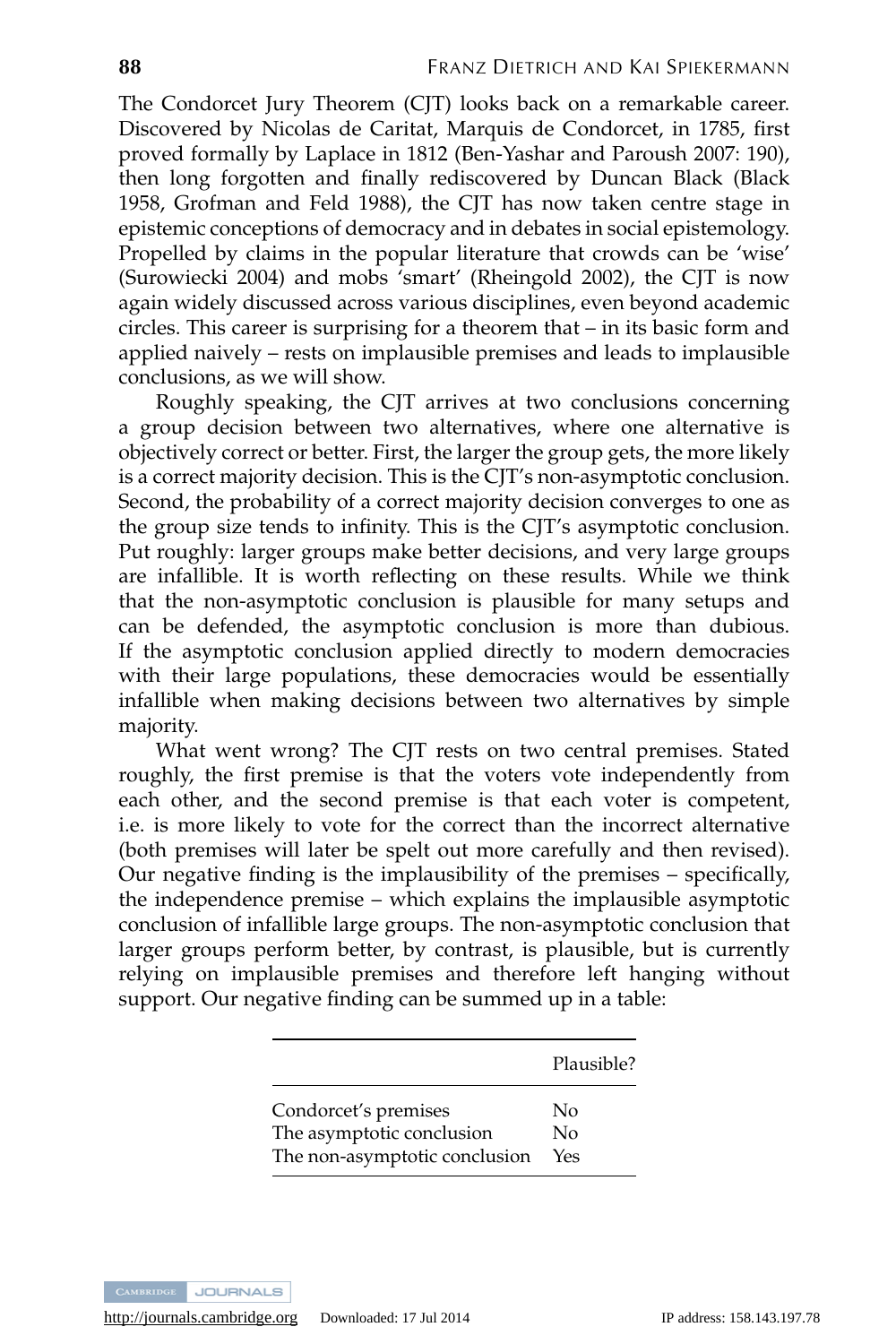Our positive finding consists in a revision of Condorcet's premises. The new, more plausible premises lead to the new, plausible asymptotic conclusion that large groups *are* fallible. They also offer a justification for the old non-asymptotic conclusion, which previously rested on implausible premises. This will put us in a new position:

|                                                   | Plausible? |
|---------------------------------------------------|------------|
| The new premises<br>The new asymptotic conclusion | Yes<br>Yes |
| The non-asymptotic conclusion (unchanged)         | Yes        |

The literature contains several other modifications of the original theorem. Some of them improve the theorem's conclusions; yet they revise the premises in ways quite different from ours. We briefly review some of these proposals, and contrast them with our own approach, whose premises are philosophically transparent and defensible.

In fact, the classical CJT rests on yet another assumption, which is implicit in the classical framework: people vote sincerely. This implicit premise is no less problematic than the explicit premises. It was uncovered in the 1990s and is being addressed in an ongoing literature. While much progress has already been achieved along this dimension of strategic voting, the problems underlying the explicit premises – specifically, the premise of independent voting – have not yet been understood in a systematic and foundational way.

Most believe that 'something' is wrong with Condorcet's premises, but confusion prevails over how best to conceptualize and solve the problem. Addressing this is important also because the new literature on strategic voting and the CJT, despite the progress over the classical CJT literature along the strategic voting dimension, still rests on the problematic independence premise (applied now to voters' private information rather than their votes). Since the strategic voting aspect is orthogonal to the problems related to Condorcet's explicit premises, it is not addressed in the present analysis, though a few more remarks on strategic voting will follow below.

This introduction is followed by seven sections. Section 1 begins by laying out the classical CJT as it is often cited and applied in the contemporary literature. In section 2 we show that the classical independence assumption cannot be justified and will typically be false, and propose a new, improved independence assumption. The revision of the independence assumption requires using a new competence assumption, which is provided in section 3. Section 4 contains our first positive result, a new jury theorem based on the new independence and

<http://journals.cambridge.org> Downloaded: 17 Jul 2014 IP address: 158.143.197.78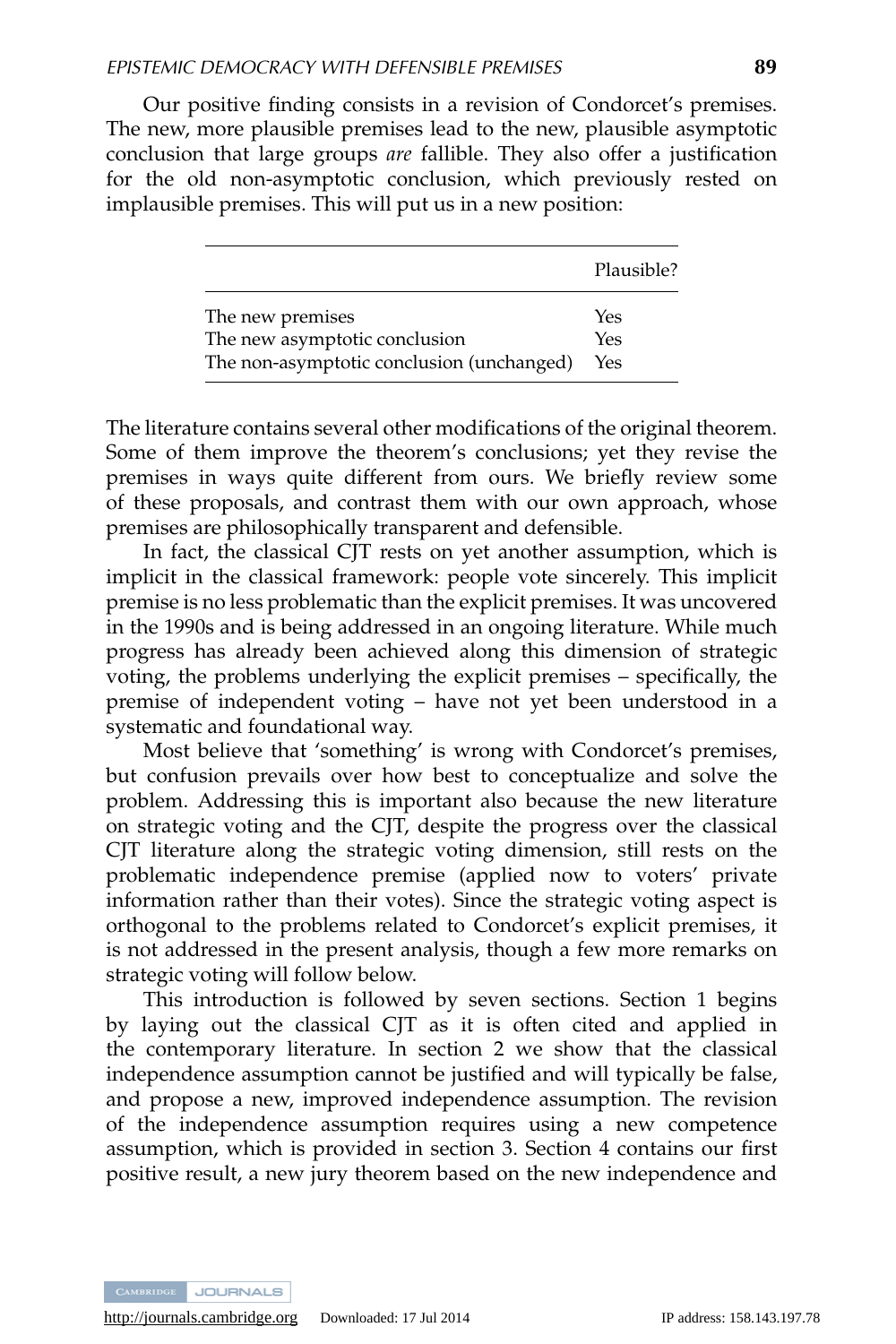competence assumptions. We point out that the classical CJT is nothing but a special case of our new theorem. In section 5 we highlight two important implications of the new theorem for the theory of epistemic democracy: deliberation and education may be crucial for the epistemic performance of groups, whereas the classical CJT suggests that they are inessential – since 'crowds are infallible' even without them – or even dangerous – since deliberation threatens voter independence. Section 6 presents our second positive result, a jury theorem for interchangeable ('indistinguishable') voters, generalizing Krishna Ladha's (1993) seminal jury theorem. Section 7 draws conclusions.

#### **1. CONDORCET'S JURY THEOREM RECAPITULATED**

We begin by stating and explaining the classical CJT before criticizing its assumptions in the next sections. The first statement can be found in Condorcet (1785), a translation of most parts in Sommerlad and McLean (1989). The theorem has been stated in many variants; an influential one is provided by Grofman *et al.* (1983). Among the most important applications in political philosophy are Grofman and Feld's (1988) use of the CJT to interpret Rousseau's 'general will' (cf. Estlund *et al.* 1989) and, of course, the link between the CJT and epistemic conceptions of democracy (Cohen 1986, Gaus 1997, List and Goodin 2001, Estlund 2008). A link between the CJT, judgement aggregation and social epistemology is offered by Bovens and Rabinowicz (2006) and List (2005). Several important generalizations of the classical CJT have been proposed. For instance, Owen *et al.* (1989) prove that the asymptotic part also holds if judges are heterogeneous in competence, and Romeijn and Atkinson (2011) analyse cases of unknown competence. Different papers recognize that independence is hard to meet and/or prove jury theorems which weaken the independence assumption (e.g. Nitzan and Paroush 1984, Shapley and Grofman 1984, Boland 1989, Boland *et al.* 1989, Berg 1993, Estlund 1994, Kaniovski 2010, Spiekermann and Goodin 2012).

Among the most systematic treatments of independence violations so far is the work of Ladha (1992, 1993, 1995), who shows that shared information and other common causes typically lead to correlated votes, even if the jurors do not influence each other directly. He proves new jury theorems which considerably weaken the independence assumption. In the penultimate section we show that our jury theorem is related to and can be used to generalize Ladha's (1993) jury theorem for interchangeable voters, which draws on de Finetti's Theorem.

Despite mathematical achievements, previous analyses of voter dependence do not tackle the conceptual core of the problem and provide little guidance for institutional design. The question of the *origin* of independence violations has remained obscure and unmodelled. For this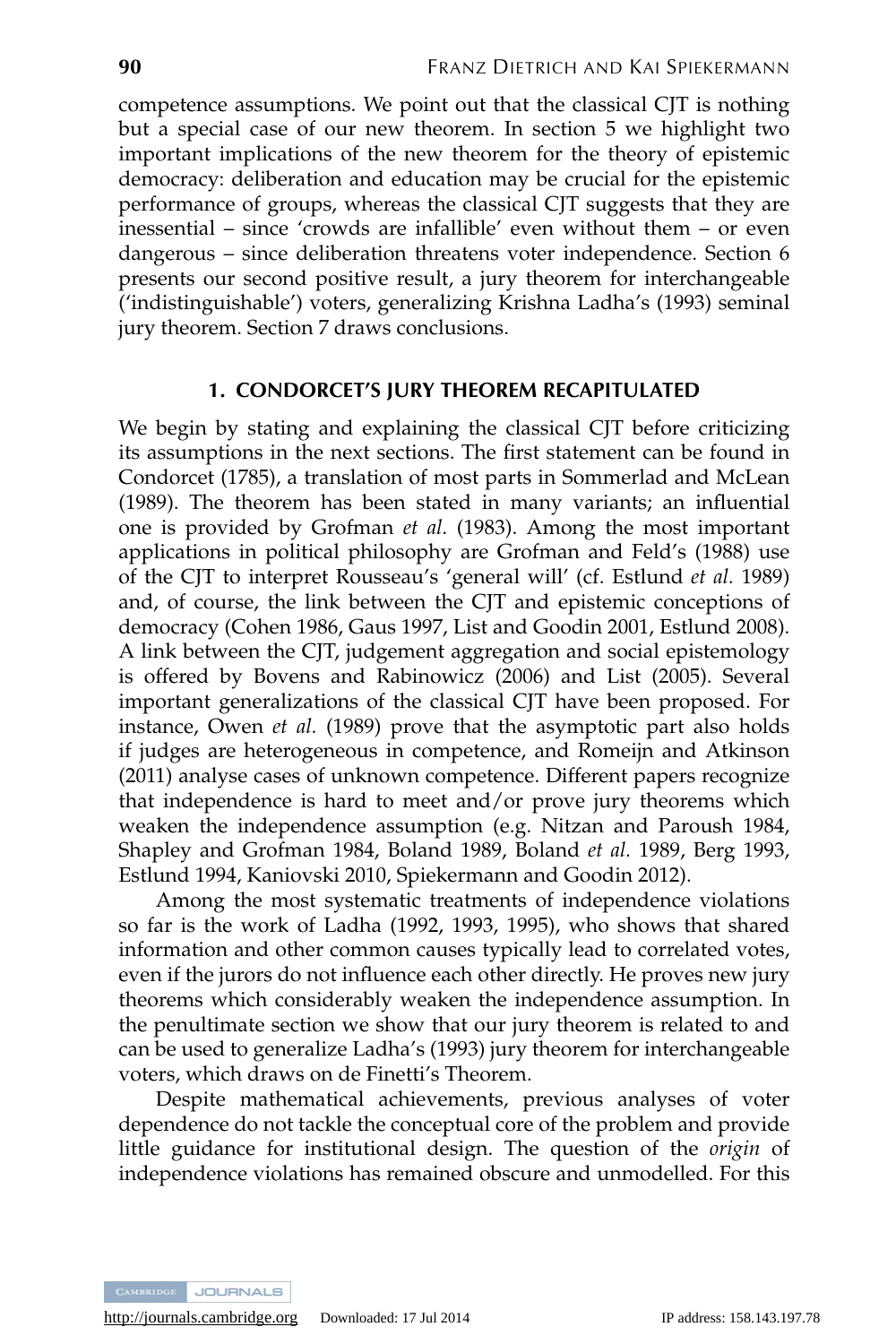reason the proposed independence relations are hard to interpret or justify, and their empirical plausibility is difficult to assess. Among the proposed independence relations, many seem suspicious in that they retain the implausible asymptotic conclusion (a notable exception being Ladha 1995, Proposition 4), and many seem *ad hoc* since they take the votes to be jointly distributed in certain special, mathematically convenient ways. To obtain a systematic account of voter (in)dependence, one must understand how the causal interactions in the voters' institutional and deliberative environment create probabilistic dependence. We offer such a methodological analysis for the first time by developing a general network-theoretic account of voter dependence. It is inspired by, but significantly goes beyond Dietrich and List (2004) and Dietrich (2008), who also employ causal network reasoning but only focus on special cases of independence violations.

We now give a precise rendering of the classical CJT. Let there be a group of individuals, labelled  $i = 1, 2, 3, \ldots$  The size of the group (electorate) is any number *n*, which we assume to be odd to avoid ties under majority voting.<sup>2</sup> The group has to decide between two alternatives, labelled 0 and 1. Exactly one of these alternatives is 'correct', 'right' or 'better'.<sup>3</sup> We will use the attribute 'correct' from now on. The correct alternative is called the *state (of the world)* and is typically denoted *x*. The state is generated by a random variable **x**, taking the values 0 and 1, each with positive probability. Each person votes for one alternative, abstentions are not allowed. For each voter *i* we consider an event *Ri*, the event that voter *i* votes correctly. (Some authors take the votes rather than the correct voting events  $R_i$  as primitives of the model. This makes no difference since the votes and the correct voting events are interdefinable given the state  $x^4$ ) We write  $M_n$  for the event that a majority of an *n*member electorate votes correctly.5

**Classical Independence.** Informally, the correct voting events are independent given the state. Formally, *R*1, *R*2, ... are independent conditional on **x**.

- <sup>2</sup> As usual, our results can be generalized to an arbitrary group size *n* by assuming that ties are broken by tossing a fair coin.
- <sup>3</sup> Many different notions of objectivity are compatible with that assumption, as long as the right, correct or better answer is a fact that is determined entirely independently from the votes of the individuals. This excludes procedural notions of rightness, where the 'right' solution is right just because it was arrived at by applying the appropriate procedure.
- <sup>4</sup> From  $R_i$  one can define *i*'s vote as the random variable  $\mathbf{v}_i$  in {0, 1} which matches the state **x** in the event *R<sub>i</sub>* and differs from **x** otherwise. Conversely, if one were to start from **v**<sub>*i*</sub> one could define *R<sub>i</sub>* as the event that **v**<sub>*i*</sub> = **x**.
- <sup>5</sup> The event  $M_n$  can be written as  $\cup_{I \subseteq \{1, \ldots, n\}: \#I > n/2} \cap_{i \in I} R_i$ , because  $M_n$  means that there is some set of individuals  $I \subseteq \{1, \ldots, n\}$  with more than  $n/2$  members such that all individuals *i* in *I* vote correctly, i.e. such that  $\bigcap_{i \in I} R_i$  obtains.

CAMBRIDGE JOURNALS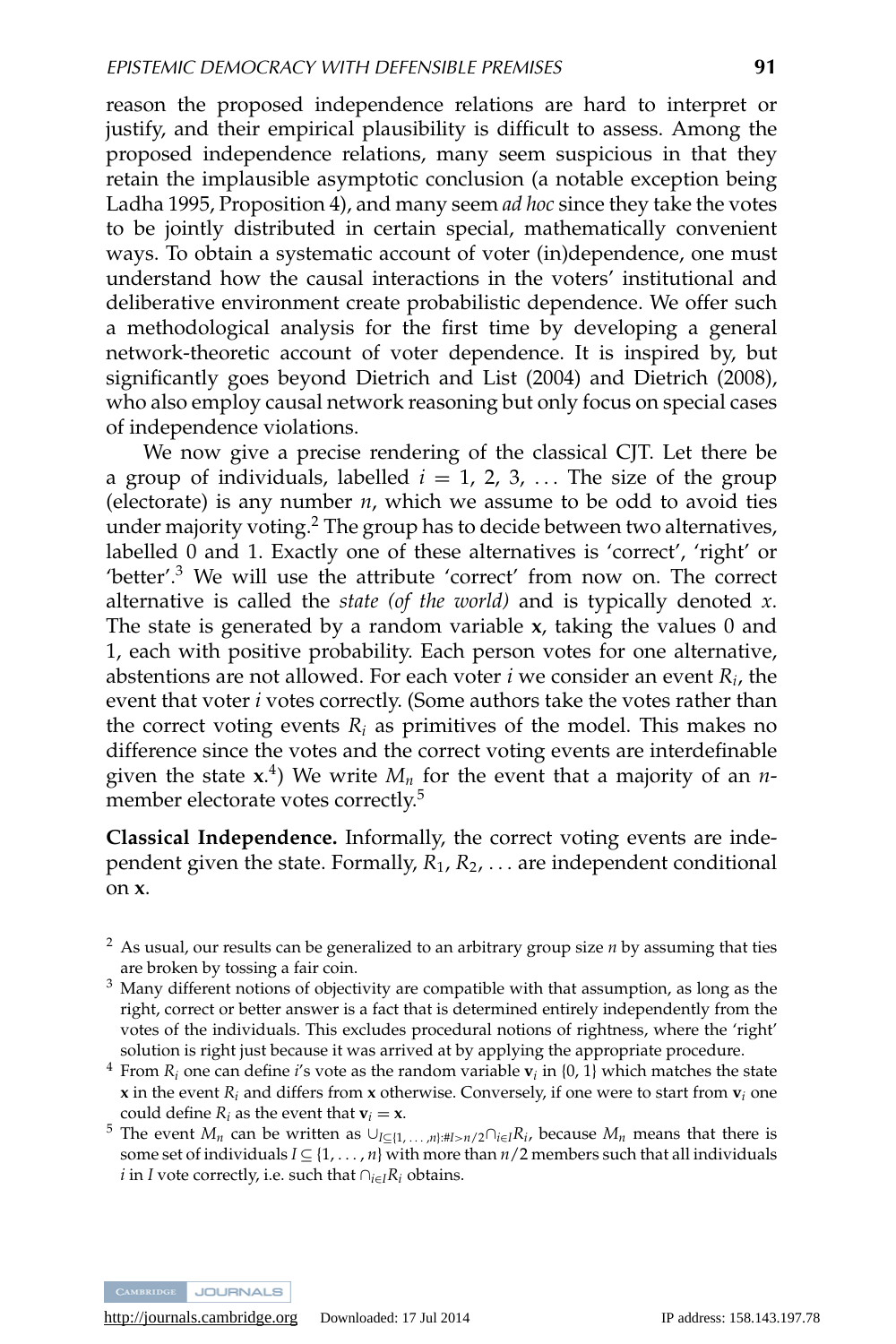**Classical Competence.** Informally, the probability of correct voting given any state exceeds  $\frac{1}{2}$  and is the same across voters. Formally, for each state  $x \in \{0, 1\}$ , Pr( $R_i|x$ ) exceeds  $\frac{1}{2}$  and does not depend on *i* (but possibly on  $x$ ).<sup>6</sup>

**Condorcet Jury Theorem.** Suppose Classical Independence and Classical Competence. As the group size increases, the probability  $Pr(M_n)$  that a majority votes correctly (i) increases<sup>7</sup>, and (ii) converges to one.

We now explain the two conditions and the theorem in turn. Events are (conditionally) independent if learning that some of them occurred does not change the (conditional) probability that others occurred.<sup>8</sup> In our case, the probability that some voters vote correctly (conditional on a state) is not influenced by learning that some other voters vote correctly. An analogy with coin tossing might help. Suppose a coin is tossed independently many times, one toss for each voter. 'Heads' means voting for alternative 1, 'tails' means voting for 0. The coin is not just any coin but a *predictor coin* whose shape is influenced by the state of the world: it is biased towards the correct outcome, in analogy to Classical Competence. The tosses (votes) are not independent unconditionally, since from the outcome of some of the tosses we learn something about the coin shape, and hence about the other tosses. However, in analogy to Classical Independence the tosses are independent conditional on the state, since once we know the state, we know the shape of the coin, so that tosses do not tell us anything new about the coin shape and hence about other tosses.

With the two premises in place, we can turn to the theorem itself. The CJT is nothing but an application of the law of large numbers. In terms of our example, if the *predictor coin* is thrown very often, it becomes exceedingly likely that the majority of results will be correct, and this probability converges to 1 as the number of tosses tends to infinity. Large groups are essentially infallible, even if its members are only slightly competent (Goodin and Spiekermann 2012). For instance, with competence only  $p = 0.51$ , a group of 100,000 voters – which is still small for a modern democracy – would be correct in majority with a probability of about 0.99999999987. This prediction of infallibility for dichotomous factual choices does not withstand empirical scrutiny and will be revised in due course.

<sup>6</sup> All probabilistic statements refer to a probability measure Pr (defined over some underlying algebra of events).

<sup>7</sup> That is to say, *strictly* increases unless each voter is correct with probability one.

<sup>8</sup> Formally, events are independent if for any (finite) number of them the probability that they occur jointly equals the product of their probabilities. Conditional independence is defined analogously, with probabilities replaced by conditional probabilities.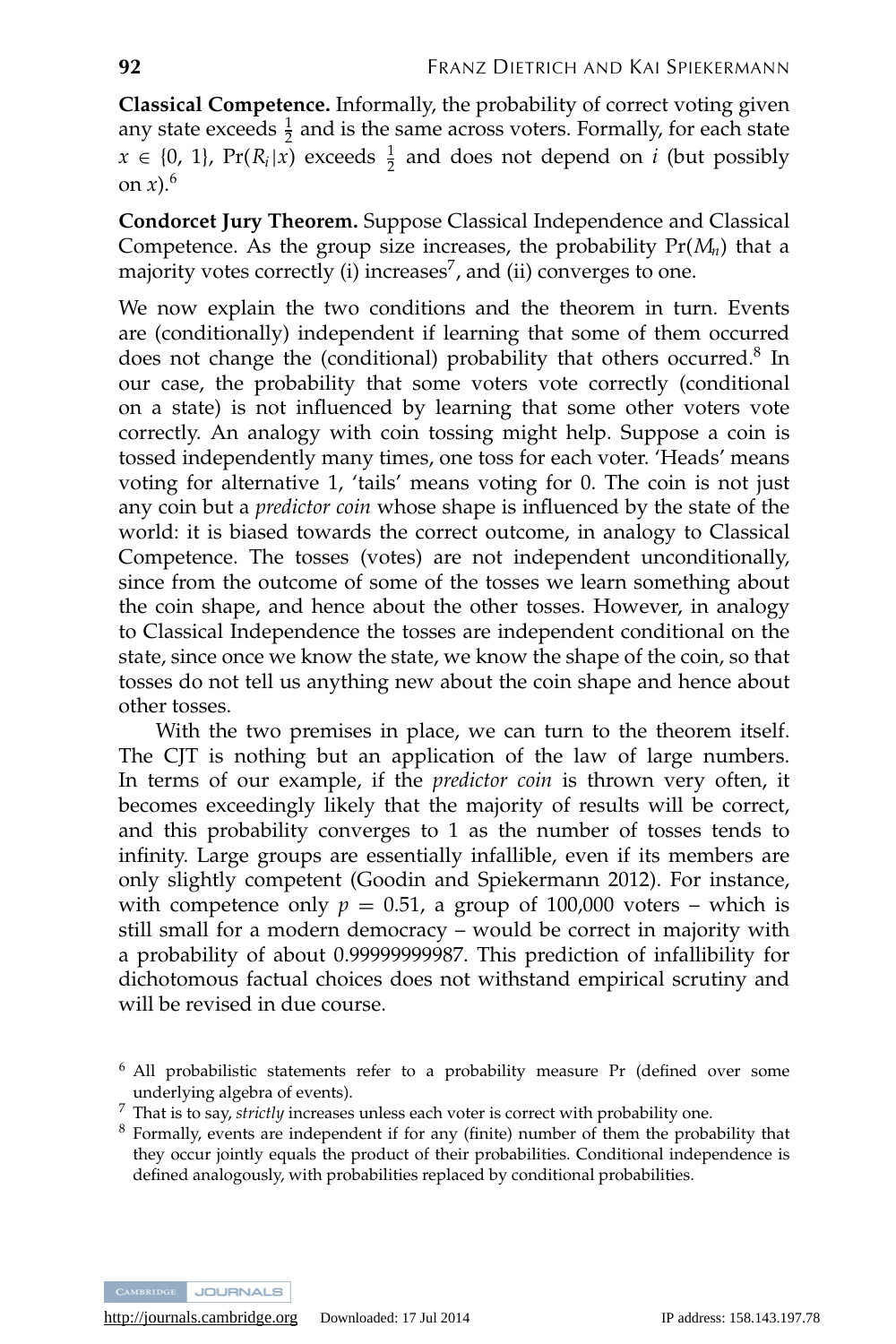Importantly, this framework does not distinguish between someone's vote and his sincere judgement. These two can come apart, since the sincere voting profile may not form a Nash equilibrium (in a suitably defined *n*-player Bayesian game with private information). This fact was long overlooked, presumably because it was taken for granted that strategic voting could not arise when all voters share the same preference for correct collective decisions; it was brought to light in seminal work by Austen-Smith and Banks (1996), Feddersen and Pesendorfer (1998), Coughlan (2000), and many others. As much as the literature's current concern for strategic-voting-related shortcomings of the classical model is justified, it might have distracted the attention from the shortcomings of Condorcet's explicit premises, notably Classical Independence. Indeed, as mentioned in the introduction, the strategic-voting literature on the CJT takes independence of private information for granted, while becoming more and more sophisticated on other dimensions. The current paper returns to the origins by analysing and revising Condorcet's two explicit premises. Pursuing two goals at once is never a good idea, and therefore we do not address strategic voting here. But how is one to read our paper in light of the modern insights about strategic voting? *Either*, one simply assumes that people's votes match their sincere judgements.<sup>9</sup> Or, if one feels uncomfortable with this assumption, one may reinterpret *Ri* as the event that voter *i*'s private pre-strategic judgement is correct (whether or not it matches *i*'s vote), and  $M_n$  as the event that a majority holds the correct private judgement. Under the latter interpretation, this paper is not about voting but about private opinion formation and the majority opinion; and the insights gained here about private opinion formation would have to be combined with the modern insights about strategic voting in order to form a complete analysis of epistemic aggregation.

#### **2. COMMON CAUSES AND THE FAILURE OF THE CLASSICAL INDEPENDENCE ASSUMPTION**

In this section we show that Classical Independence typically does not hold in real-world decision problems and needs to be revised. Our critique

<sup>9</sup> Under some specifications of the voters' utilities, this typically implies that at least some voters vote irrationally. These specifications make a voter's utility depend only on the pair of the state and the outcome (majority vote), where utility is high when the outcome matches the state and low otherwise. However, as is often overlooked, voting sincerely is typically rational as soon as voters also care at least slightly about whether their own vote is sincere (for when maximising expected utility the sincerity concern outweighs the outcome-oriented concern since the probability of pivotality is typically very small). Here, the sincere voting assumption of the classical CJT is compatible with game-theoretic rationality.

 $\textbf{CAMBRIDGE}$ **JOURNALS** 

<http://journals.cambridge.org> Downloaded: 17 Jul 2014 IP address: 158.143.197.78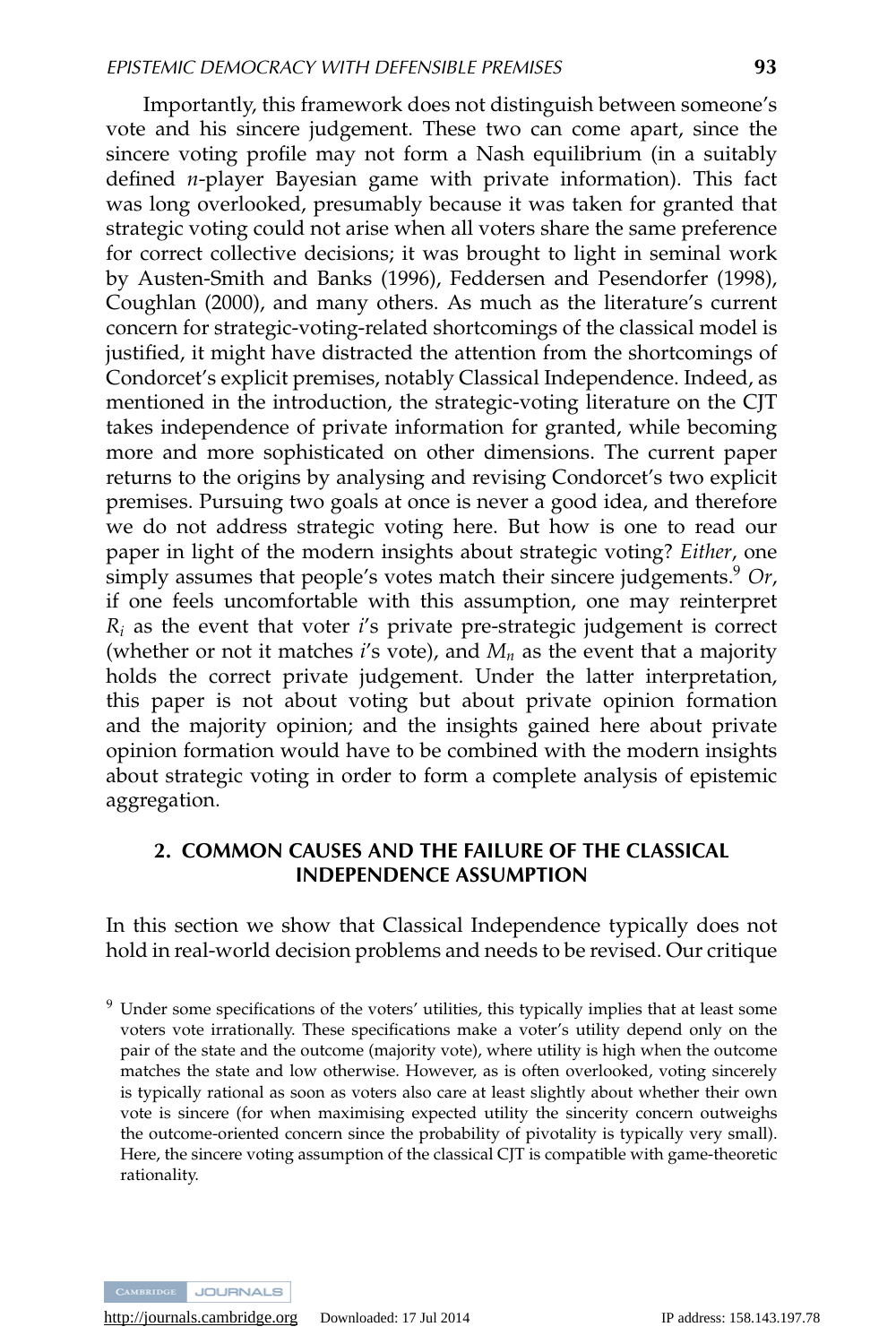of Classical Independence does not take the common line of pointing out that voters can influence each other; rather we show that Classical Independence is questionable even in the absence of any such causal influences between voters. We start by developing an example that we shall use repeatedly in due course. This will be followed by our core argument against Classical Independence: the observation that voters are typically influenced by common causes and therefore not independent in the classical sense. Our New Independence assumption responds to this problem.

Imagine a government relying on a group of economic advisers. Towards the end of 2007, when the US housing market starts dropping, the government wants to know whether a recession is imminent. It asks all advisers and adopts the majority view. To ensure that the experts do not influence each other, safeguards are in place to prevent any communication between them. If the classical CJT applied, we could conclude that the probability of a correct majority vote converges to 1 as more and more advisers are consulted. But this conclusion is unlikely to be true because Classical Independence is typically violated *even though* the experts do not communicate. To see this, consider a few examples. First, if all economists rely on the same publicly available evidence, then this evidence will usually cause them to vote in the same way. For instance, if all the evidence misleadingly suggests healthy growth (with the evidence indicating, say, that banks have much healthier balance sheets than they actually have) while a bank crash is already around the corner, then most reasonable economists will be wrong in their prediction. The votes are then dependent 'through' consulting the same evidence. More precisely, given for instance that alternative 1 is correct, incorrect votes for 0 by some voters raise the probability of misleading evidence, which in turn raises the probability that other voters also vote incorrectly, a violation of independence. Second, if all economists rely on the same theoretical assumptions for the interpretation of the evidence (such as low correlations between market prices of certain credit default swaps), this common influence is likely to induce dependence between the votes. In the extreme, either all get it right or all get it wrong. Finally, if the experts are more likely to make wrong predictions in weather that gives headaches, then weather creates dependence between votes. Again, in the extreme either all get it right or all get it wrong (and have headaches).

In all these examples, the economic experts are not classically independent and therefore the classical CJT cannot be applied. At the same time, the experts are independent in a different sense. They are independent if we hold all the common causes fixed, or, in different words, if we conditionalize on all the common causes that influence them. *Given* the economists' particular common evidence, their common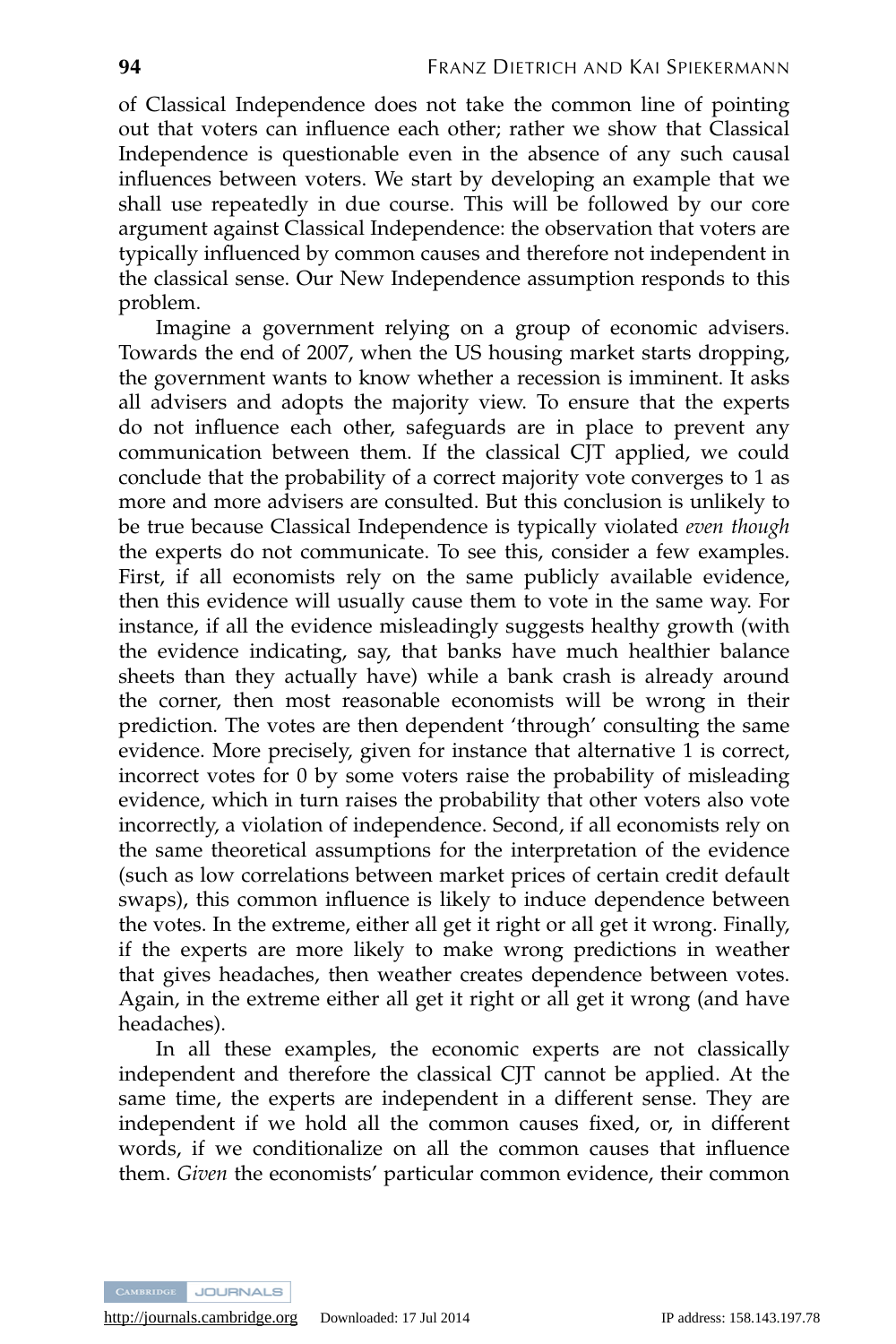

FIGURE 1. Two simple causal networks with common causes.

background theories, the commonly experienced weather, and all other common causes, their judgements *are* independent.

We now introduce our new conception of independence more systematically, drawing on the well-established theory of causal networks. The classical independence of votes can be undermined when a common cause influences all voters. This follows from Reichenbach's influential *common cause principle*, which is usually understood thus: a more frequent than expected coincidence between a set of phenomena, which do not affect each other, is due to (possibly hidden) common causes, and the phenomena become independent once we conditionalize on these common causes (Reichenbach 1956: 159-160). Slightly more precisely:

**Common Cause Principle (CCP).** Any probabilistic dependence between phenomena which do not causally affect each other is due to common causes, and these phenomena become probabilistically independent once we conditionalize on their common causes.<sup>10</sup>

One can represent common causes graphically, as in Figure 1a. Figure 1a is a very simple causal network, depicting the causal relations between a set of variables. A node signifies a phenomenon, mathematically represented as a random variable. An arrow signifies a causal influence in the direction of the arrow.<sup>11</sup> For simplicity, this and all other figures show only the first two votes, labelled  $v_1$  and  $v_2$ . Both votes are causally influenced by a common cause **c** (common causes are shown as grey nodes in all figures). If, for instance, the problem is to judge whether a defendant is guilty, then the common cause **c** in Figure 1a could be a commonly observed witness

 $10$  Usually, the common cause principle is stated for only two phenomena. We state it here for an arbitrary number of phenomena such as many votes. The CCP is developed more formally in the theory of Bayesian networks (e.g. Spirtes *et al.* (1993) and Pearl (2000).

 $11$  We are not going to discuss causal and Bayesian networks in detail here. For a thorough introduction see Pearl (2000: ch. 1). Formally, a causal network is a so-called *directed acyclic graph*, which consists of a set of nodes (carrying random variables) and a set of directed arrows between distinct nodes (representing causal relevance between variables) such that there is no directed cycle of arrows.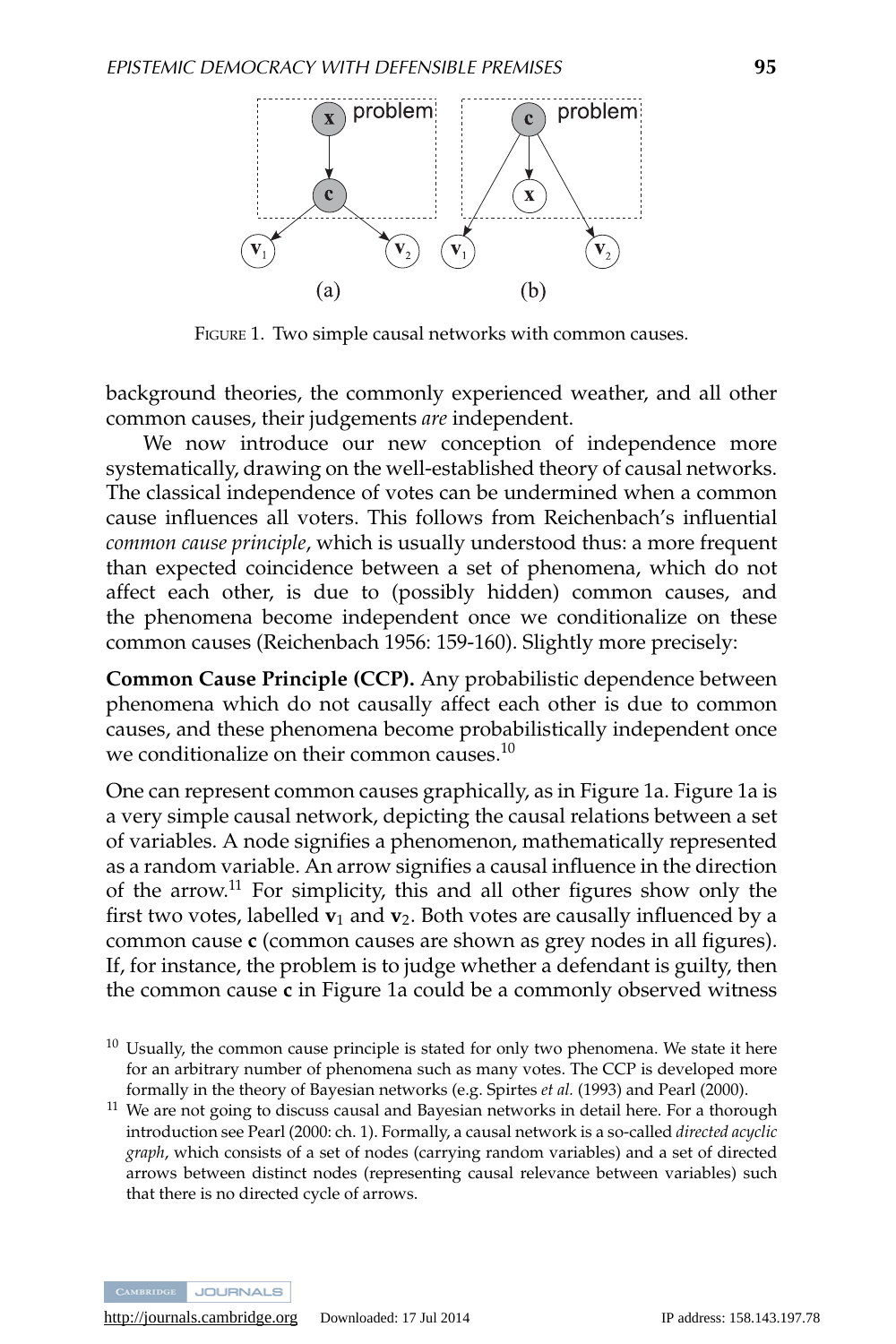

FIGURE 2. A causal network with private and common causes.

report, fingerprint, or other shared evidence; in all these examples, **c** is causally influenced by the fact **x** of whether the defendant is guilty, as represented by the arrow pointing from **x** towards **c**. <sup>12</sup> The effect of **c** on votes is indicated by the arrows from **c** towards each vote. Note that there are no arrows between any votes, indicating that the votes do not have a causal influence on each other. But even though the votes are *causally* independent, they are not *probabilistically* independent due to the common cause **c**.

Compare Figure 1a with 1b. In 1b, the two votes  $v_1$  and  $v_2$  are still influenced by the common cause, but now the direction of causality between common cause and state is swapped so that **c** is affecting **x**. To make this plausible, consider an example. Suppose the task for the voters is to decide whether the streets are wet in Windsor, but all voters are placed in central London. Further suppose that the voters follow a simple heuristic: they predict that the streets are wet in Windsor if and only if the weather is bad in London. In that case, **c** could be seen as the weather pattern over southeast England, influencing both the votes and the state. So, in this network the common cause **c** (the weather) influences the state **x** (dry or wet streets in Windsor), and not the other way round, unlike in Figure 1a.

Let us consider a more complicated example. In Figure 2 we include a number of causes from  $c_1$  to  $c_3$ . We can now distinguish between private and common causes. In this causal network, the cause  $c_2$  affects both votes and hence is a common cause.  $c_1$  and  $c_3$ , by contrast, are private causes because they only affect one vote each. By definition, common causes are nodes that have directed paths of arrows to more than one vote node. This is why **x** is also a common cause (and is therefore displayed in grey): it has paths running to  $\mathbf{v}_1$  (through  $\mathbf{c}_1$  or  $\mathbf{c}_2$ ) and to  $\mathbf{v}_2$  (through  $\mathbf{c}_2$  or  $\mathbf{c}_3$ ).

 $12$  While votes are dichotomous random variables, taking only the values 0 or 1, a cause such as **c** need not be dichotomous. For instance, shared evidence can take more than two forms.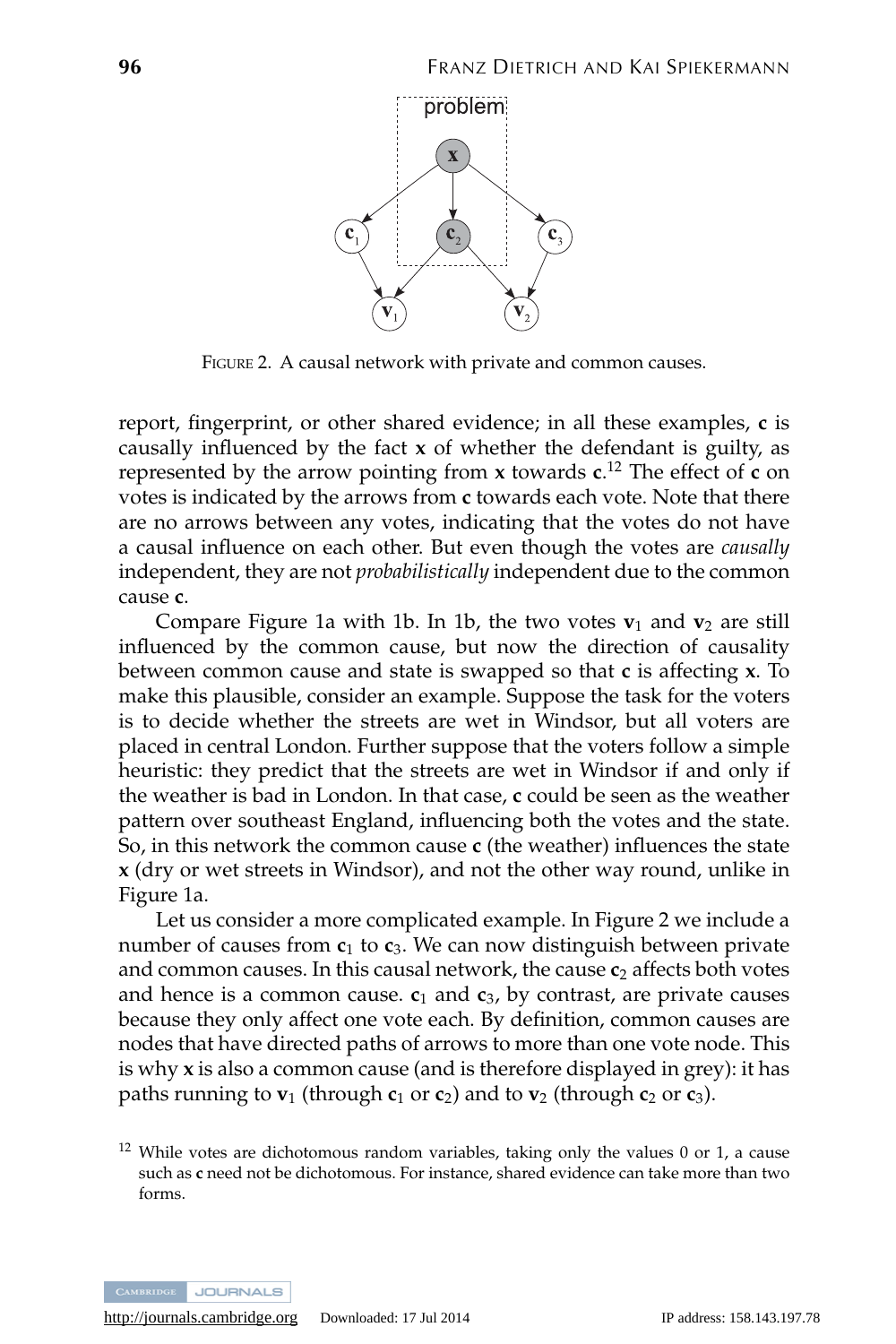

FIGURE 3. A causal network with private and common causes, some of which are non-evidential.

Figure 3 shows another, slightly more complicated, causal network. As before, we have common causes  $(c_3, c_4 \text{ and } x)$  and private causes  $(c_1, c_2,$  $c<sub>5</sub>$  and  $c<sub>6</sub>$ ). But in contrast to the previous figures, we can now distinguish between non-evidential causes that are not related to the state  $(c_2, c_4, c_5)$ **c**<sup>6</sup> ) and evidential causes that are. Non-evidential causes are factors that influence voters causally but do not provide them with evidence as to the correct alternative. These could be common non-evidential causes (such as the weather influencing all our economic advisors in the example above) or private non-evidential causes (such as a domestic argument influencing the judgement of one advisor).

In all figures shown so far the votes  $v_1$  and  $v_2$  are not stateconditionally independent because of common causes (other than **x)**. That votes have such common causes is not in any way unusual. To assume that there are none, as the classical CJT does, is to assume a highly construed, artificial decision problem that is unlikely to occur in real-life settings. Thus, Classical Independence is typically violated. This means that the conclusions of the CJT rest on a (typically) false premise. The upshot is that the independence assumption must be revised.

We now introduce a more defensible independence assumption. The CCP implies that events are independent conditional on all their common causes. So independence of votes can be achieved if we conditionalize in the right way. The classical CJT conditionalized on **x** only. But to catch all the common causes, both evidential and non-evidential, we propose to conditionalize on the *decision problem* at hand. Following Dietrich (2008), the decision problem is a description of all relevant features of the task the group faces. The problem captures not only the state of the world but also all relevant circumstances, which we interpret as all common causes of the votes, thus excluding purely individual factors. We therefore conditionalize on the state of the world *and* all common causes, as indicated by the dashed rectangles in Figures 1–3. Both components of a decision problem are indispensable. Defining the problem without the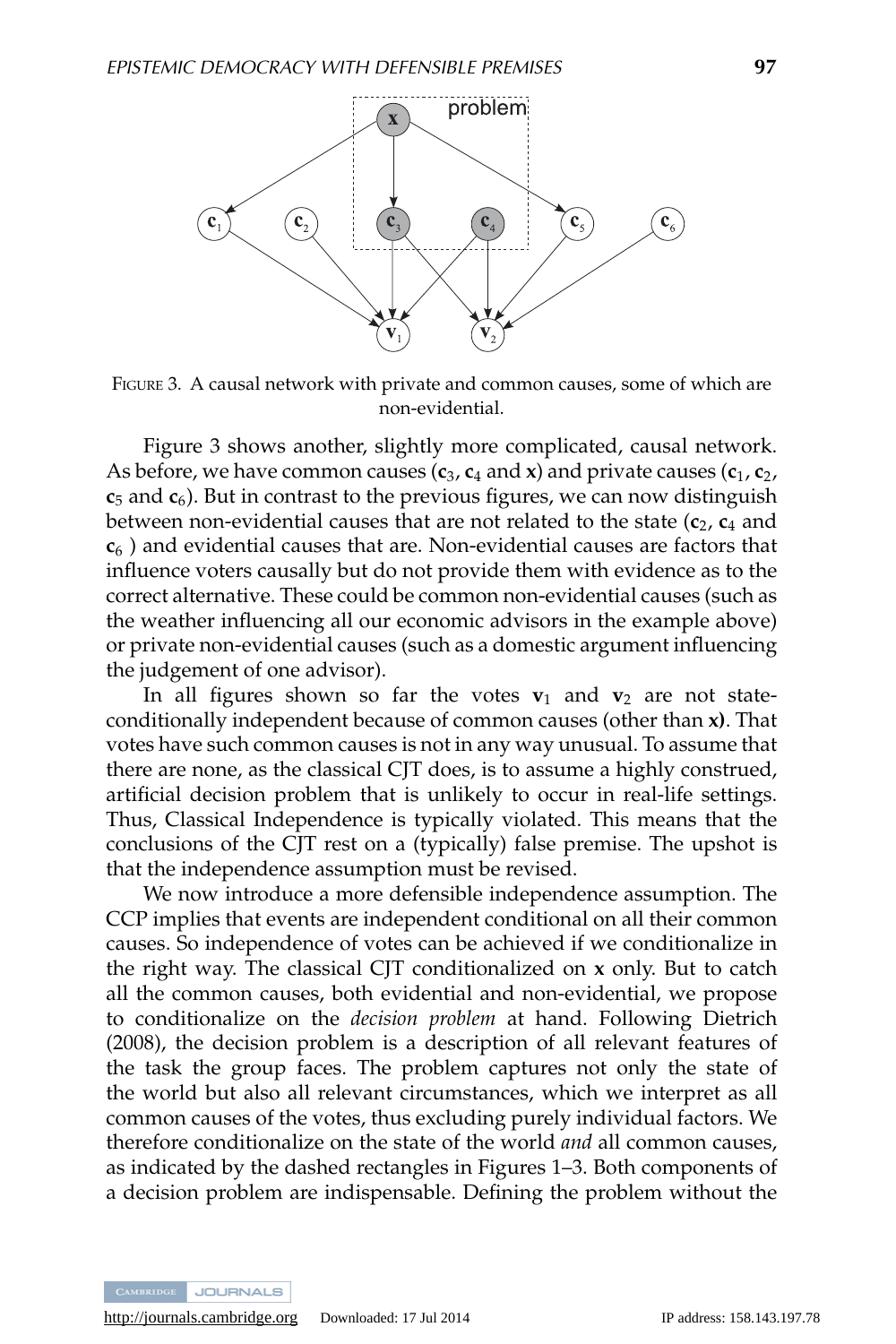circumstances does not work, as we have seen. Defining it without the state **x** is not plausible either, since this would leave the correct answer indeterminate. Often **x** is itself a common cause anyhow, as in Figures 1a, 2 and 3 but not in Figure 1b.

We now return to the formal model, leaving the motivational discussion based on causal networks behind. As far as model ingredients are concerned, only one amendment of the classical model is needed. We keep the correct voting events  $R_1, R_2, \ldots$  but dispose of the state variable **x** in favour of a new random variable *π*, the *problem*, whose realisations are the various possible problems  $\pi$  that the group might face.<sup>13</sup> Interpretationally, the problem captures not just the state of the world but also the circumstances (common causes) the voters face.

We are now ready to state our revised independence premise.

**New Independence.** The events  $R_1$ ,  $R_2$ , ... that voters 1, 2, ... vote correctly are independent conditional on the problem *π*. 14

This assumption is far more defensible than the classical one; by conditionalizing on the problem, we fix all those circumstances which, if left variable, could lead to voter correlation. In Figure 3, for instance, by conditionalizing on the problem one conditionalizes on all the common causes, both evidential (like **c**<sup>3</sup> in Figure 3) and non-evidential (like **c**<sup>4</sup> in Figure 3), so that the two events become probabilistically independent. In the terminology of causal networks, the common causes 'screen off' the votes from each other, so that conditionalizing on these causes removes any correlations between votes.

For the interested reader, appendix B briefly sketches the more formal network-theoretic foundation of New Independence; there, the networktheoretic motivation given above is turned into a theorem.

#### **3. THE NEED TO REVISE THE COMPETENCE ASSUMPTION**

The Classical Competence assumption is not unreasonable; in fact it is plausibly true. It tells us that the voters are more likely to vote correctly than incorrectly. But when combined with our New Independence assumption (rather than with the unrealistic classical one) it doesn't imply that large groups are better than small ones in their majority judgements.

Consider our group of economic advisers again. It is plausible to assume that each economist is on average better than random in answering economic yes/no questions such as whether a recession

<sup>&</sup>lt;sup>13</sup> Problems can (and will in real life) be highly complex objects. Our model accounts for such complexity without loss of parsimony.

<sup>&</sup>lt;sup>14</sup> Independence conditional on the random variable  $\pi$  means that for any value which  $\pi$ may take (with positive probability) there is independence conditional on  $\pi$  taking this value. This definition assumes that  $\pi$  is discrete, i.e. takes only countably many values. For the general definition of independence conditional on an arbitrary random variable we refer the reader to standard textbooks.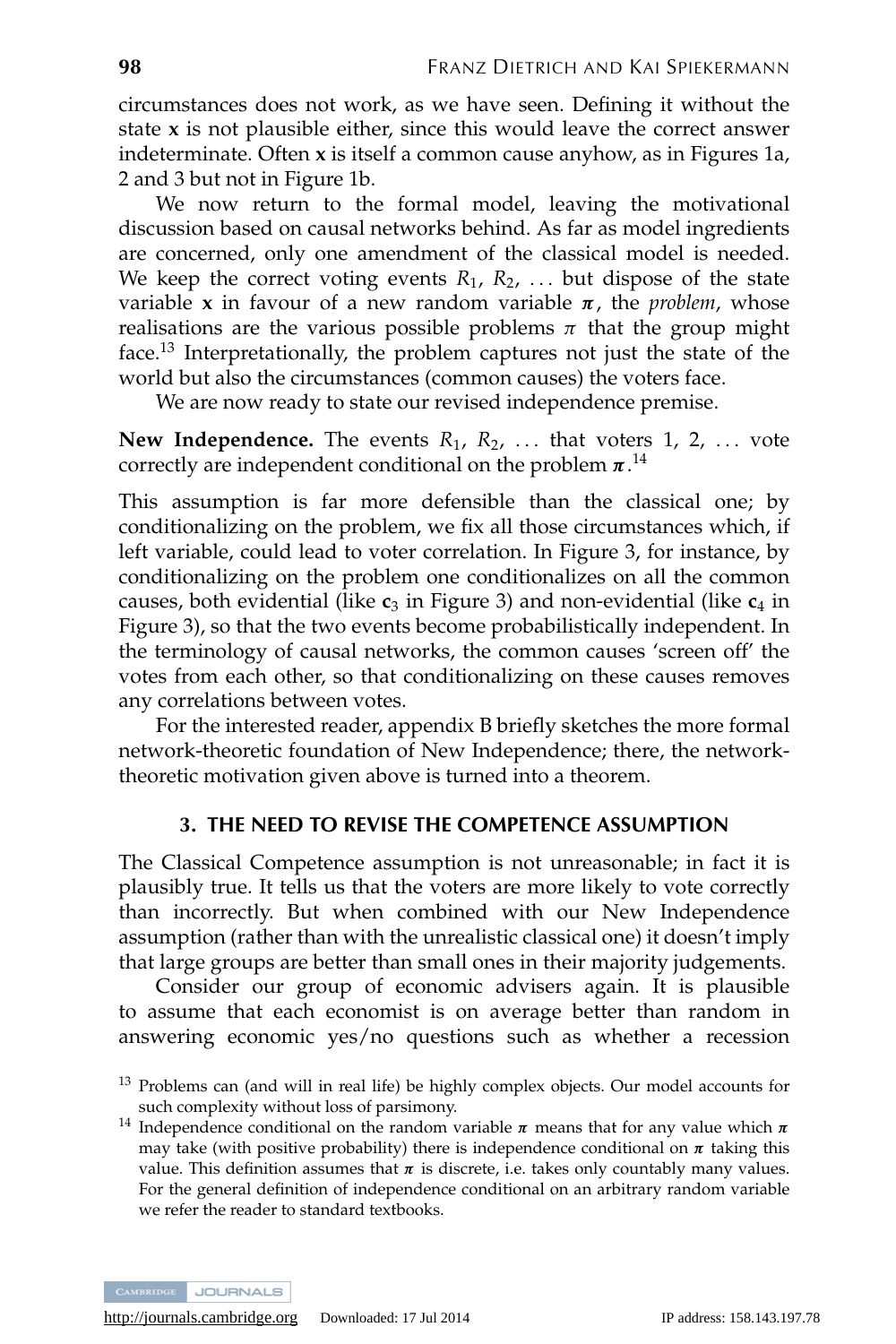is imminent. However, we also know that economists are often not competent when considering one single problem, because some problems are more difficult than others. For instance, very few economists correctly predicted that the initially quite limited banking crisis of 2008 would trigger a major recession in 2009. With hindsight we have learned that predicting this crisis was a *difficult* problem because economists faced misleading data and worked with questionable or incorrect assumptions. In many other settings, predicting a recession is *easy* (or at least easier) and economists are more likely to be correct in their predictions. Economists can be competent on average, as demanded by the Classical Competence assumption, without being competent on a difficult problem.

Classical Competence may hold, but since our New Independence assumption conditionalizes on the problem, we will need a problemspecific notion of competence. To show this need we give a stylized example in which large groups are *much* worse than small ones, despite classical voter competence. This demonstrates that the conclusions of the classical CJT may fail if Classical Independence is replaced with New Independence while retaining Classical Competence. Suppose there are only two types of problems, 'easy' and 'difficult' ones, where each type is equally likely to occur. Each voter *i* is correct on any easy problem with probability 0.99, and on any difficult one with probability 0.49. That is,

$$
Pr(R_i|\pi) = \begin{cases} 0.99 & \text{for every easy problem } \pi \\ 0.49 & \text{for every difficult problem } \pi. \end{cases}
$$

First note that each voter *i* is competent in the sense that he votes correctly with probability  $Pr(R_i) = \frac{1}{2} \times 0.99 + \frac{1}{2} \times 0.49 = 0.74$ . Also the two state-conditional competence parameters,  $Pr(R_i|\mathbf{x} = 1)$  and  $Pr(R_i|\mathbf{x} = 1)$ 0), exceed  $\frac{1}{2}$  under mild additional conditions (essentially, there shouldn't be a too high correlation between problem type and state). So, Classical Competence holds. Despite the voters' high competence, the majority's competence in a large group is low and well below individual competence. Indeed, the probability that the majority is correct is

$$
Pr(M_n) = \frac{1}{2} \times Pr(M_n | \pi \text{ is easy}) + \frac{1}{2} \times Pr(M_n | \pi \text{ is difficult}),
$$

where the term  $Pr(M_n|\pi)$  is easy) is roughly one, but the term  $Pr(M_n|\pi)$  is difficult) is roughly  $\frac{1}{2}$  if *n* is small (because voters are only slightly worse than fair coins) but tends to zero as  $n$  tends to infinity;<sup>15</sup> so,

$$
\Pr(M_n) \approx \begin{cases} \frac{1}{2} \times 1 + \frac{1}{2} \times \frac{1}{2} = \frac{3}{4} & \text{for small } n \\ \frac{1}{2} \times 1 + \frac{1}{2} \times 0 = \frac{1}{2} & \text{for large } n. \end{cases}
$$

CAMBRIDGE JOURNALS

<http://journals.cambridge.org> Downloaded: 17 Jul 2014 IP address: 158.143.197.78

<sup>&</sup>lt;sup>15</sup> It tends to zero because, given a difficult problem, the proportion of correct votes tends to 0.49 by the law of large numbers.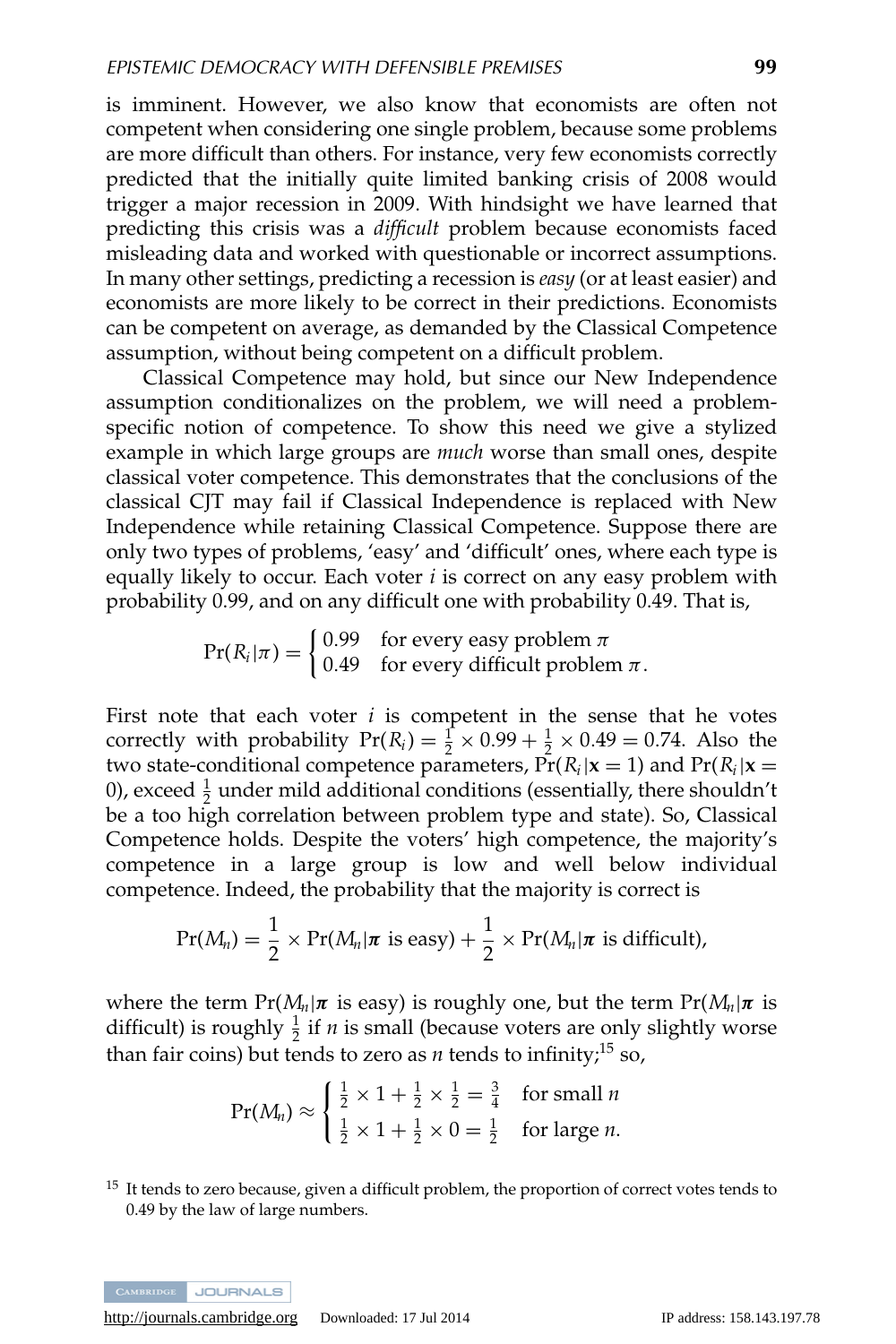

FIGURE 4. A discrete distribution of problem-specific competence with tendency to exceed  $\frac{1}{2}$ . The x-axis shows competence levels, the y-axis their probabilities.

Large groups are worse here than small groups or single individuals! In terms of our example, asking just one economist would be better than asking many because the majority of the many is increasingly likely to get the difficult problem wrong.

We thus need a new notion of competence: one that is relative to the decision problem. Let us define a voter *i*'s *(problem-specific) competence* as  $p_i^{\pi} = \Pr(R_i | \pi)$ , the probability that *i* votes correctly conditional on the problem. Its value depends on the problem; intuitively, it is high for 'easy' problems and low for 'difficult' ones. In the last example, problem-specific competence is 0.99 or 0.49, depending on whether the problem is easy or difficult. The value taken for a particular problem  $\pi$  – a particular realization of  $\pi$  – is called the *competence on*  $\pi$ , denoted  $p_i^{\pi} = \Pr(R_i | \pi)$ . Figure 4 gives an example of how the distribution of a voter *i*'s problemspecific competence could look like. There is a 10% probability of facing a problem on which competence is as high as 1 (i.e. the voter is always right), a 20% probability of facing a problem on which competence is 0.8, and so on for the competence levels of 0.6, 0.4, 0.2 and 0. While in Figure 4 problem-specific competence follows a discrete distribution (with six possible values), Figure 5 shows an example in which problem-specific competence follows a continuous distribution given by a density function over the interval [0, 1]. Of course, many other discrete or continuous distributions of problem-specific competence are imaginable.

Notice that in Figures 4 and 5 a voter's problem-specific competence on the interval [0, 1] tends to exceed  $\frac{1}{2}$ , so that, informally, he is more likely to face an 'easy' problem (on which competence is high) than a 'difficult' problem (on which competence is low). In short, the voter finds more problems easy than difficult. Clearly, this is a notion of voter 'competence',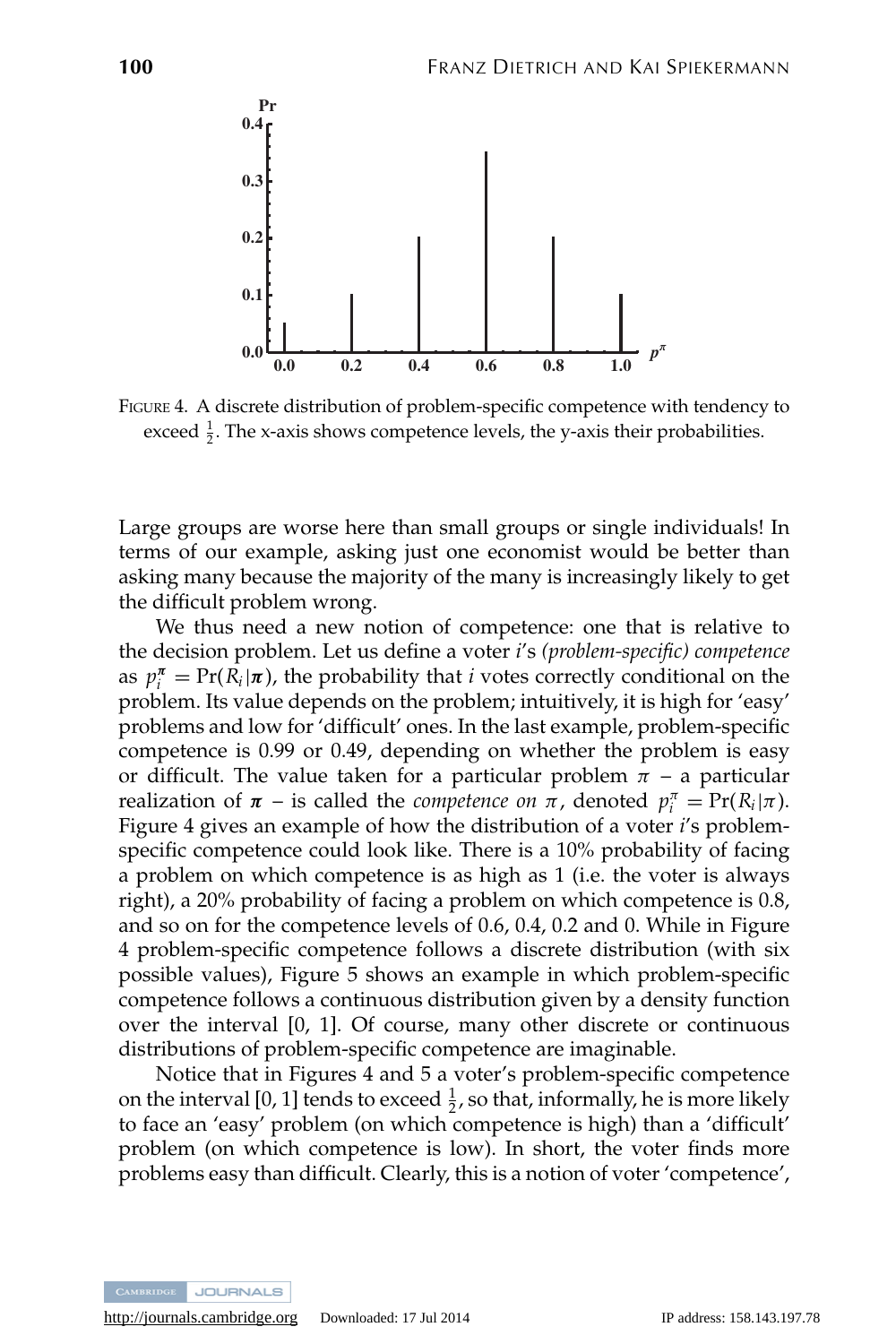

FIGURE 5. A continuous distribution of problem-specific competence with tendency to exceed  $\frac{1}{2}$ . The x-axis shows competence levels, the y-axis their probability densities.

but a somewhat different one than that required by Classical Competence. To state this notion more precisely, we first formally define what it means for a (discrete or continuous) random variable or distribution in the interval [0, 1] to *tend to exceed*  $\frac{1}{2}$ . In the discrete case (see Figure 4), it simply means that the value  $\frac{1}{2} + \epsilon$  is at least as probable as the symmetrically opposed value  $\frac{1}{2} - \epsilon$ , for all  $\varepsilon > 0$ . In the continuous case with a continuous density function (see Figure 5), it means that this density is at least as high at  $\frac{1}{2} + \epsilon$  as at  $\frac{1}{2} - \epsilon$ , for all  $\epsilon > 0.16$  (Since all inequalities need only hold weakly this is a weak definition of 'tendency to exceed  $\frac{1}{2}$ ; an alternative, strong definition is provided in Appendix A.)

We are now ready to state the new competence assumption:

**New Competence.** Problem-specific competence  $p_i^{\pi}$  (i) tends to exceed  $\frac{1}{2}$ and (ii) is the same for all voters *i*, that is,  $p_i^{\pi} \equiv p^{\pi}$ .

To paraphrase this condition once more, the problem is more likely to be of the sort on which voters are competent than of the sort on which they are incompetent (where voters are homogeneous in competence, as in the classical setup). There are many plausible examples where (discrete or continuous) problem-specific competence tends to exceed  $\frac{1}{2}$ , as in Figures 4 and 5.<sup>17</sup>

<sup>16</sup> There is a unified definition. An arbitrary random variable or distribution in [0, 1] *tends to exceed*  $\frac{1}{2}$  if a value in  $[\frac{1}{2} + \epsilon, \frac{1}{2} + \epsilon']$  is at least as probable as a value in the symmetrically opposed interval  $[\frac{1}{2} - \epsilon', \frac{1}{2} - \epsilon]$ , for all  $\epsilon' \ge \epsilon > 0$ . This definition is equivalent to the first resp. second special definition stated in the main text if the distribution is of the first resp. second special kind.

<sup>&</sup>lt;sup>17</sup> Regarding Figure 4, check that  $Pr(p^{\pi} = 1) = 0.1 \ge 0.05 = Pr(p^{\pi} = 0)$ ,  $Pr(p^{\pi} = 0.8) =$  $0.2 \ge 0.1 = \Pr(p^{\pi} = 0.2)$ ,  $\Pr(p^{\pi} = 0.6) = 0.35 \ge 0.2 = \Pr(p^{\pi} = 0.4)$ , and  $\Pr(p^{\pi} = \frac{1}{2} + \epsilon) =$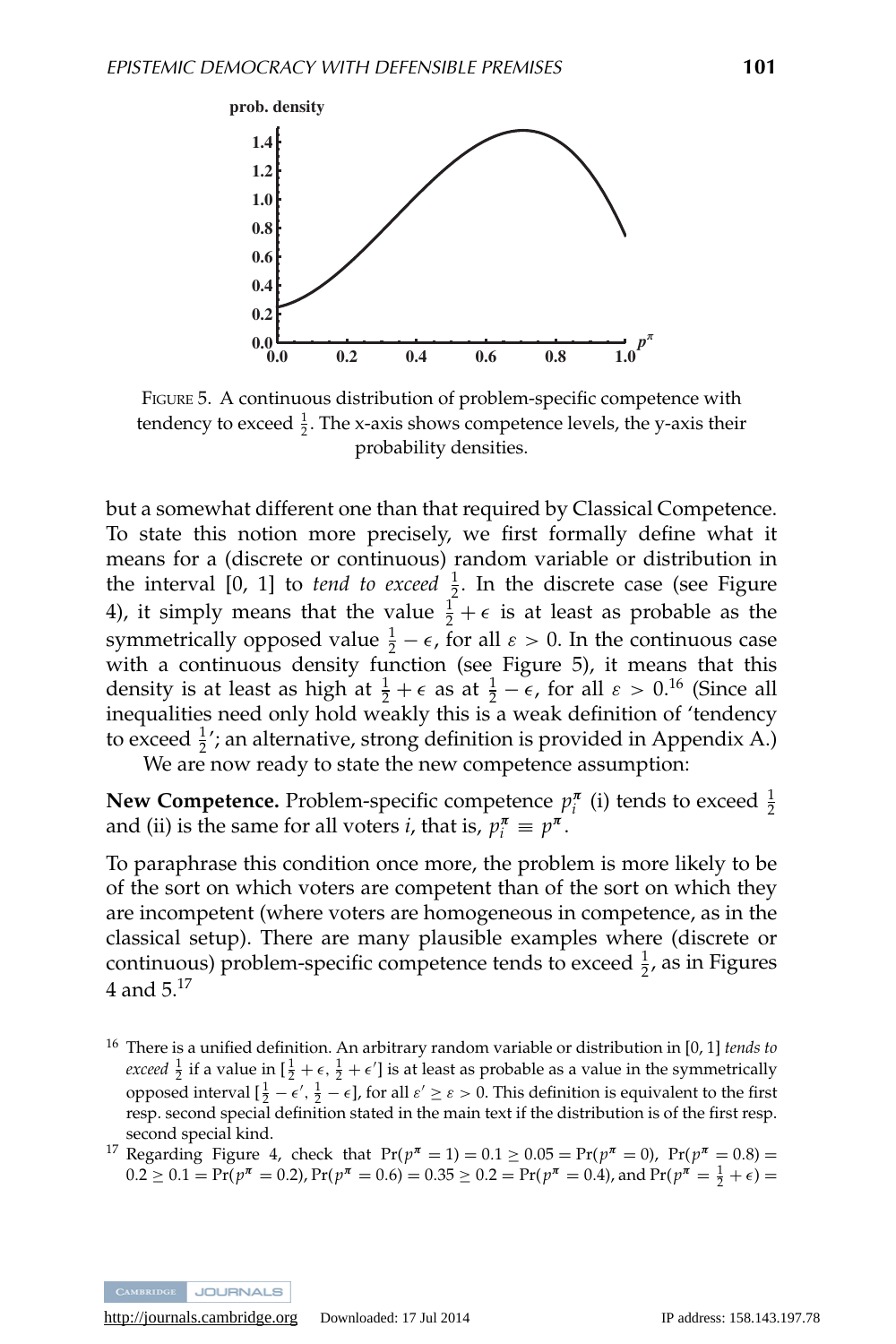The New Competence assumption formalizes an idea stated informally at the beginning of the section in terms of our economist example. The economists face easy and difficult problems. Some problems are very hard, for example predicting the global recession of 2009, but fortunately not all problems are like that. If the economists are good economists they find most problems easy and fewer problems difficult. Unlike the Classical Competence assumption, our new assumption makes no explicit statement about the economists' *average* competence across all problems, or across all problems for which a given state *x* in {0, 1} obtains. Instead, we assume that the economists more often have high than low competence.

As expected, our competence assumption fails for the paradoxical scenario discussed earlier in this section, since there a voter's problemspecific competence is *less* likely to be 0.51 than 0.49, since  $Pr(p^{\pi} = 0.51)$  = 0 and  $Pr(p^{\pi} = 0.49) = \frac{1}{2}^{1.18}$  The violation of New Competence is the deeper reason for our counterintuitive finding that large groups are worse than single individuals.

#### **4. A NEW JURY THEOREM**

Our New Jury Theorem is based on the New Independence and Competence assumptions. To introduce it, consider again our panel of economic advisers having to predict whether there will be a recession. We assume (from New Independence) that given any problem the events of correct predictions are independent across voters. We also assume (from New Competence) that the prediction problem is more likely to be easy than difficult. Our New Jury Theorem states that increasing the group size will increase the probability of a correct majority, sampled across prediction problems. This is the old non-asymptotic conclusion of the CJT, but based on new premises. Our New Jury Theorem also states that for very large groups the collective competence no longer approaches one (revising the old, unrealistic asymptotic conclusion). Rather, the asymptotic value now depends on the proportion of easy problems.

 $0 \ge 0 = \Pr(p^{\pi} = \frac{1}{2} - \epsilon)$  for all  $\varepsilon > 0$  such that  $\varepsilon \ne 0.1$ , 0.3, 0.5. Regarding Figure 5, check that the plotted density is at least as high at  $\frac{1}{2} + \epsilon$  as at  $\frac{1}{2}$ 

<sup>18</sup> Note that the support of the competence distribution – namely, the set  $\{.49, .99\}$  – seems artificial in that it is very small and not symmetric around the middle  $\frac{1}{2}$ . In modelling practice, most distributions on [0, 1] have symmetric support, as they are either continuous and supported by the full interval [0, 1] (as in Figure 5) or discrete and supported by a regular grid of the form  $\{\frac{k}{m} : k = 0, \ldots, m\}$  for a positive integer *m* (as in Figure 4, where  $m = 5$ ). As long as the competence distribution has symmetric support, this distribution is plausibly compatible with our New Competence assumption. By definition, the *support* of a distribution on [0, 1] is the minimal topologically closed set *S* ⊆ [0, 1] of probability one, and *S* is *symmetric* (around  $\frac{1}{2}$ ) just in case  $\frac{1}{2} + \epsilon \in S \Leftrightarrow \frac{1}{2} - \epsilon \in S$ for all  $\varepsilon > 0$ .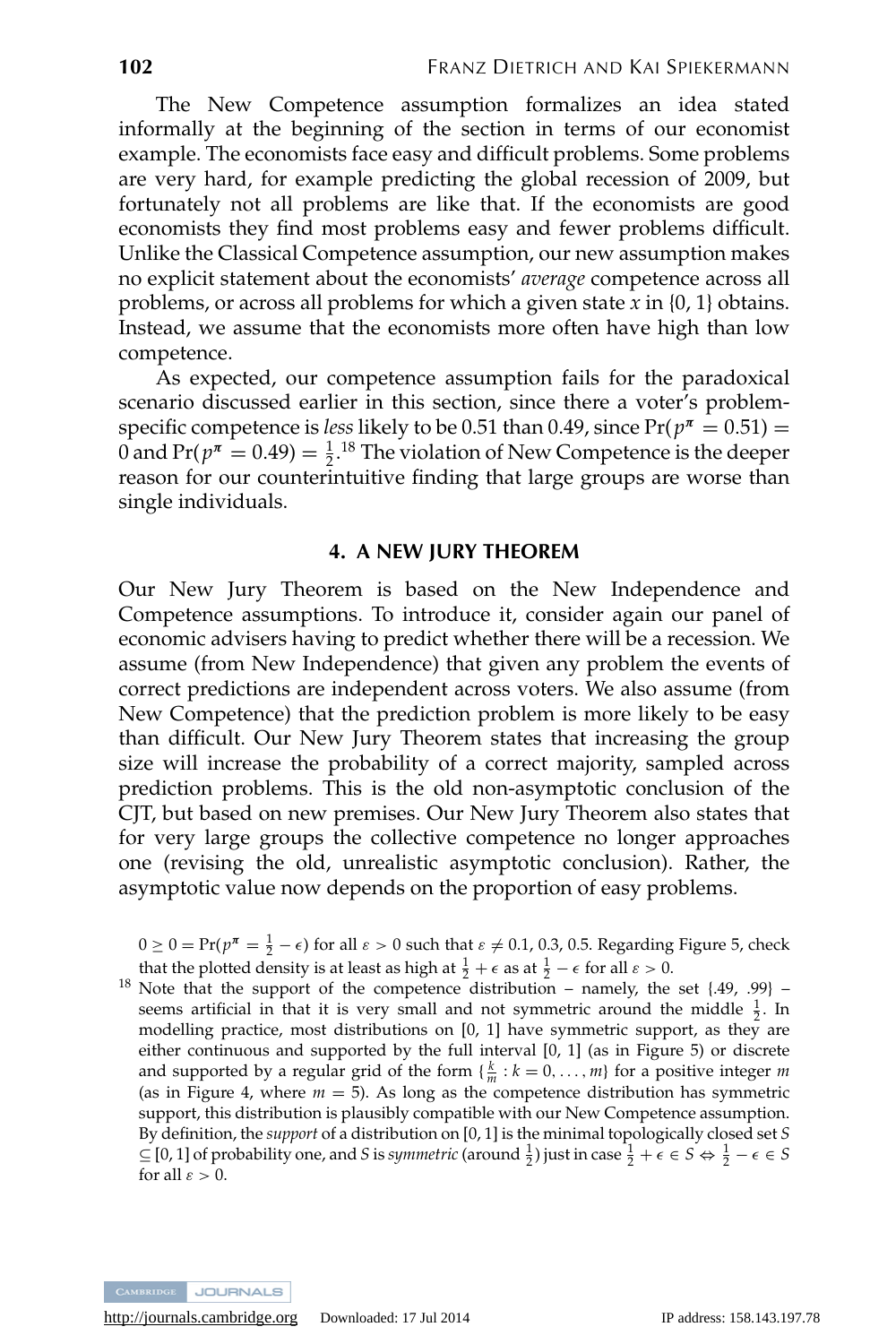More precisely, the theorem goes as follows:

**New Jury Theorem.** Suppose New Independence and New Competence. As the group size increases, the probability that a majority votes correctly (i) increases, and (ii) converges to a value which is less than one if  $Pr(p^{\pi} >$  $(\frac{1}{2}) \neq 1$  (and one if  $Pr(p^{\pi} > \frac{1}{2}) = 1$ ).

*Remark*: As the proof shows, the value to which the probability of a correct majority converges is

$$
\Pr\left(p^{\pi} > \frac{1}{2}\right) + \frac{1}{2}\Pr\left(p^{\pi} = \frac{1}{2}\right),\
$$

the probability that the problem is easy plus half of the probability that the problem is on the boundary between easy and difficult.

While proving the non-asymptotic conclusion is not straightforward (see Appendix C), it is easy to develop an intuition of what is driving the asymptotic conclusion and the remark. We know that voters (our economic advisers, for instance) have a probability greater than  $\frac{1}{2}$  to vote correctly on easy problems, smaller than  $\frac{1}{2}$  on difficult problems, and equal to  $\frac{1}{2}$  on boundary problems. So, by the law of large numbers, in the limit the majority will be correct on easy problems, wrong on difficult problems, and correct with probability  $\frac{1}{2}$  on boundary problems. Hence, the limiting probability of the majority being correct, averaged over all problems, is as specified in the remark. For example, if our economic advisers face easy problems 80%, difficult problems 20%, and boundary problems 0% of the time, then increasing the group of advisers will let their collective competence converge to 0.8.

The conclusion that majority performance increases crucially depends on the assumption that problem-specific competence tends to exceed  $\frac{1}{2}$ . We have so far only defined a *weak* sense of 'tendency to exceed  $\frac{1}{2}$ ', while relegating an alternative, strong definition to Appendix A. If in our theorem we use the weak definition, then in the conclusion 'increases' means 'weakly increases' because of some rare, degenerate cases in which majority performance remains constant.<sup>19</sup> But if we use the strong definition, then 'increases' means 'strictly increases'. See Appendix A for details.

The mathematical power and generality of our New Jury Theorem is that it holds regardless of how we specify the problem variable *π*. Indeed, although we have suggested a specific interpretation of *π* – it captures common causes – we are *mathematically* free in how we specify it. Let us illustrate this flexibility by considering two very simple

<sup>&</sup>lt;sup>19</sup> Such as the case that  $p^{\pi}$  is distributed *exactly symmetrically* around  $\frac{1}{2}$  (here this probability is constantly  $\frac{1}{2}$ ), or the case that problem-specific competence  $p^{\pi}$  is *always one* (here the probability of a correct majority is constantly one).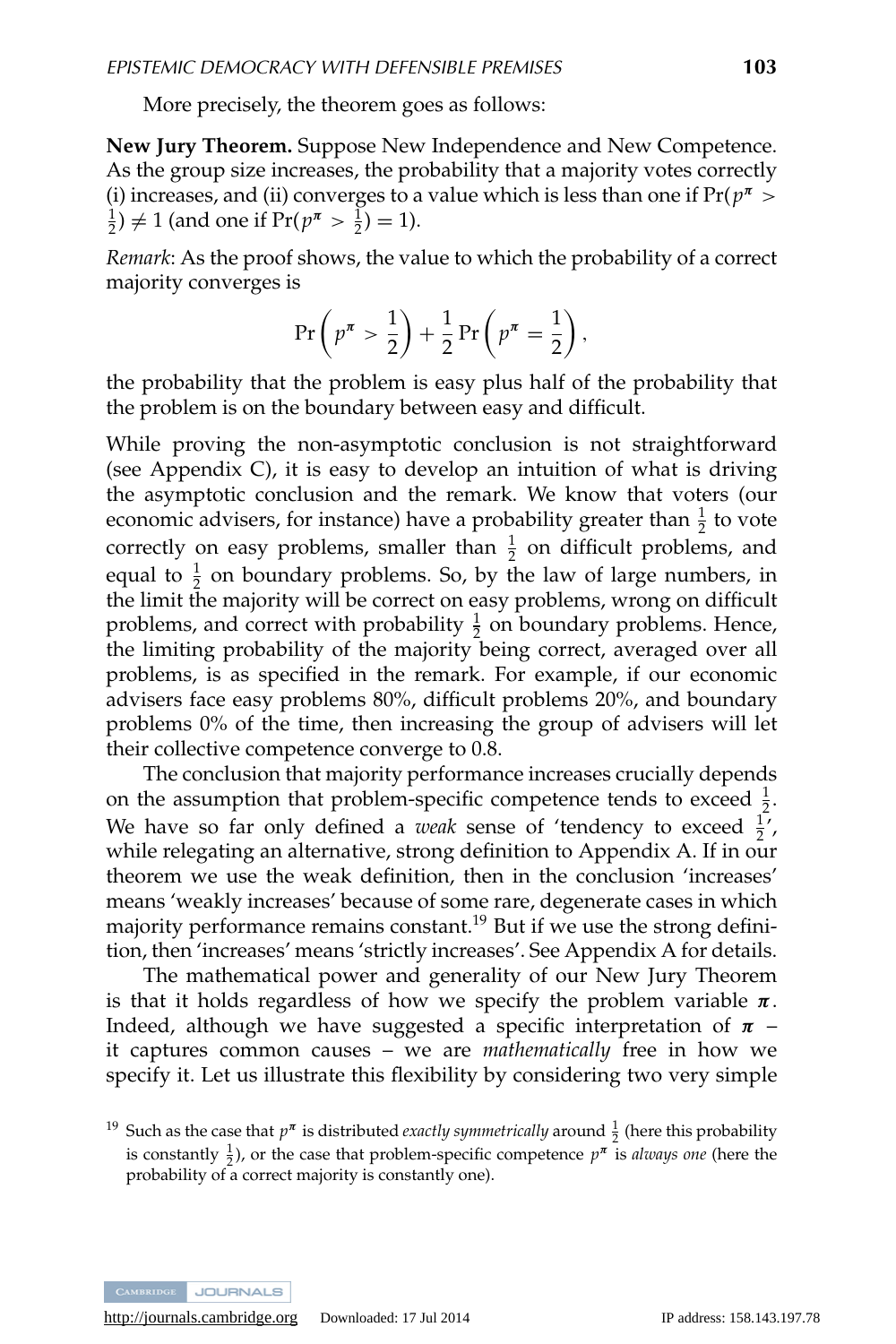specifications, which depart from our suggested interpretation by not capturing the common causes. These 'naive' specifications allow us to recover (in fact, strengthen) the classical CJT in two variants. For under these specifications our premises and conclusions reduce to the classical ones.

First, suppose  $\pi$  takes only two values, 0 and 1, representing the state of the world. So  $\pi$  plays precisely the same role as the state in the classical CJT; we accordingly write **x** for *π*. To show that we obtain the Classical CJT, note that Classical Independence implies (in fact, is directly equivalent to) New Independence, and Classical Competence implies New Competence, so that our theorem tells us that the probability of a correct majority vote is increasing in group size and (by  $Pr(p^x > \frac{1}{2}) = 1$ ) converges to one, just as in the Classical CJT. In fact, this strengthens the Classical CJT since New Competence is a weaker premise than Classical Competence.<sup>20</sup>

Second, assume even more simply that  $\pi$  takes only *one* value – there is just a single problem. Conditionalizing on this fixed problem is as much as not conditionalizing at all. Therefore, our two premises take a particularly simple form:

- the events *R*1, *R*2, ... are (unconditionally) independent, and
- competence the unconditional probability  $Pr(R_i)$  is at least  $\frac{1}{2}$  and the same across voters.

As for our theorem's conclusions, they are here the classical ones: majority competence is increasing in group size and converges to one (unless competence is *exactly*  $\frac{1}{2}$ ).

#### **5. EPISTEMIC DEMOCRACY: DELIBERATION AND EDUCATION**

Our findings have implications for theories of epistemic democracy. This section develops two issues. First, our framework brings to light the benefits of deliberation by removing the worry that independence could be undermined once our new independence notion is adopted. Second, the framework rehabilitates the importance of individual competence for group performance, and hence of education and other competenceboosting policy measures.

Normatively attractive conceptions of democracy involve interactions of voters before the vote. Indeed, many democratic theorists emphasize the importance of deliberation for democratic legitimacy or the quality of democratic outputs. The problem is that such interactions may

<sup>&</sup>lt;sup>20</sup> Because under New Competence a voter's problem-specific ('state-specific') competence  $p^{\mathbf{x}}$  need not *always* exceed  $\frac{1}{2}$  as long as it tends to exceed  $\frac{1}{2}$  in our technical sense. For instance, it could be that  $p^1 = 0.6$  and  $p^0 = 0.4$ , where **x** is more likely 1 than 0.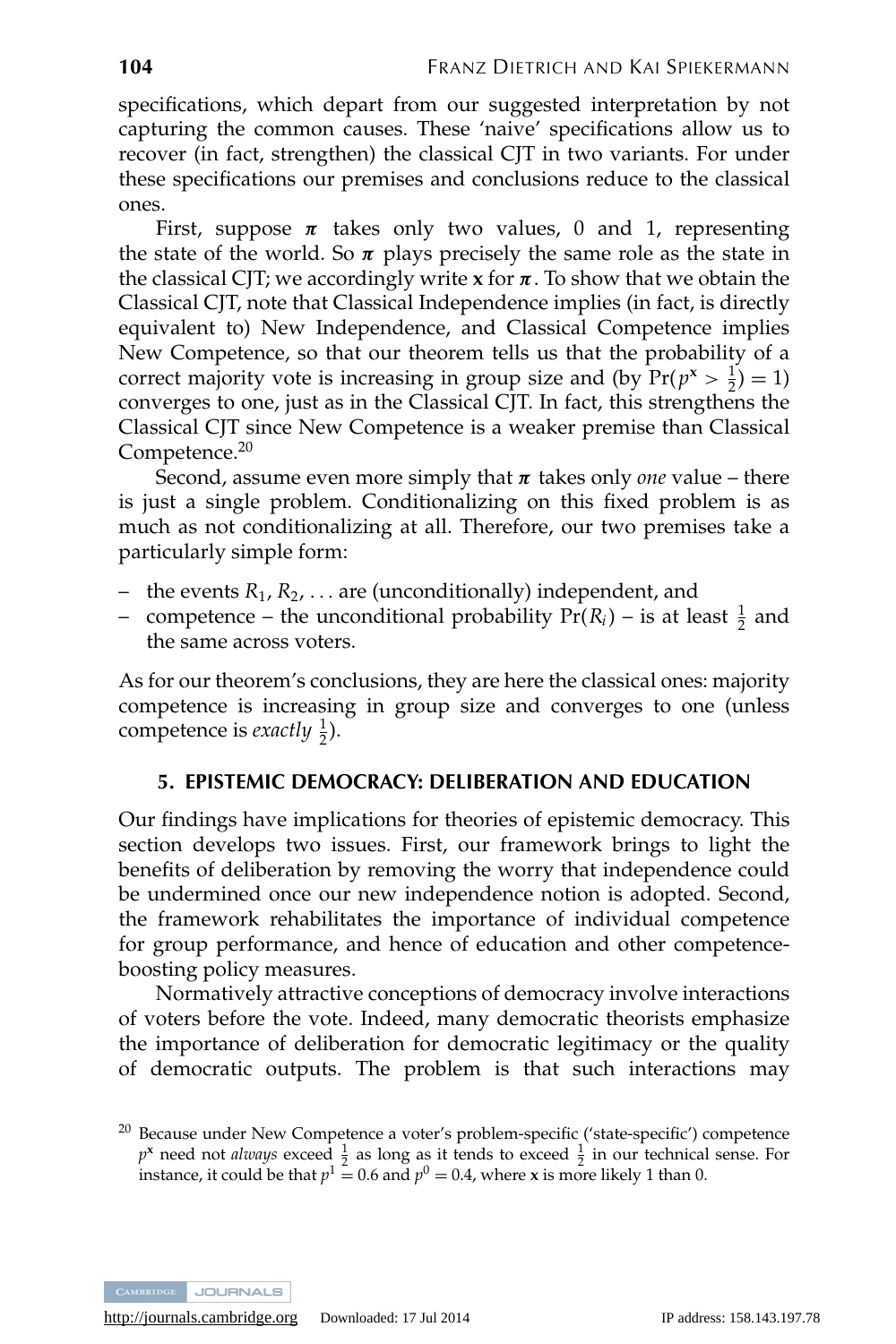undermine independence when construed classically, as many have stressed. Nonetheless, confusion prevails over *how* deliberation creates dependence, and what this implies for jury theorems. Adrian Vermeule describes the challenge well:

What is unclear is whether, and to what extent, independence is compromised by deliberation, discussion, or even common social background or professional training. [...] Absent any general account of this, the basic reach of the Jury Theorem is not well understood and no amount of possibility theorems or anecdotes about wise crowds will tell us whether the Theorem is an important tool of political and legal theory or a minor curiosity. (Vermeule 2009: 6–7, reference and footnote omitted)

Our analysis responds to this challenge by offering the required 'general account' – in terms of causal networks – and by revising the independence notion so as to conditionalize on all common causes, including deliberation. A somewhat different response would be to stick to Classical Independence and try to enforce it by preventing all deliberation, as discussed by Grofman and Feld (1988) in their seminal work connecting the Condorcet Jury Theorem with Rousseau's 'general will'. Many find this approach normatively unacceptable. Aside from the normative worry, preventing deliberation is only sensible if it is true that deliberation creates dependence. But is it? Jeremy Waldron is guardedly optimistic that it is not:

The sort of interaction between voters that would compromise independence would be interaction in which voter X decided in favour of a given option just because voter Y did. [...] But X's being persuaded by Y in argument or holding itself open to such persuasion does not in itself involve X's deciding to vote one way rather than another because of the way Y is voting. (Waldron in Estlund *et al.* 1989: 1327)

Waldron here identifies the paradigmatic case of dependence: one voter following another blindly. Spelled out in our causal-network-theoretic terms, Waldron's point is that persuasion and deliberation by themselves do not undermine independence because they do not constitute causal effects (arrows) *between* votes but causal effects (arrows) from earlier phenomena **c** – such as speech acts – to votes. Thus restated, it becomes clear that Waldron's argument is in fact a defence of New rather than Classical Independence, since persuasive speech acts will, like other common causes of votes, threaten Classical but not New Independence. Indeed, persuasion counts among the more subtle threats to Classical Independence, working through common causation rather than intercausation of votes, as illustrated in many of our figures above. Persuasion and deliberation could, for instance, mean that the voters align their

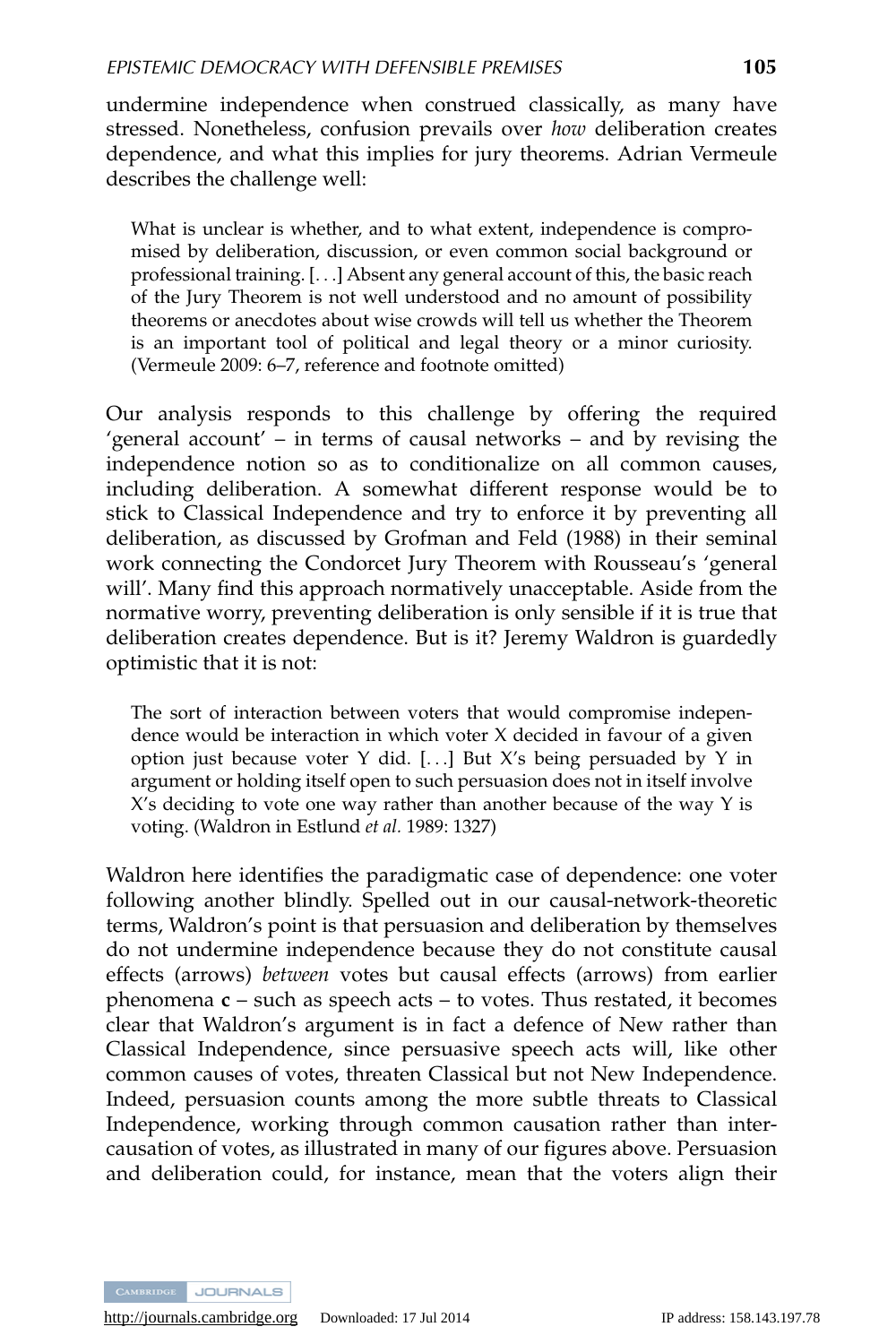theories or the set of evidence they use, thereby introducing powerful common causes that undermine Classical Independence.

David Estlund points out that Classical Independence can sometimes be met even when there are common causes or inter-causation of votes (Estlund 2008: 225). He refers to causal setups where the different effects cancel each other out such that probabilistic independence obtains. It needs to be said, however, that while such settings are logically possible, they are exceedingly rare, especially when many voters are involved. Typically, common causes are ubiquitous, and there is little hope that Classical Independence is preserved after deliberation.

However, deliberation does not *necessarily* increase voter dependence in the classical sense. It could decrease dependence by reducing the influence of certain other common causes (like room temperature) or direct causal influences between voters. It is therefore not always obvious whether deliberation overall increases or decreases dependence, another reason why the classical CJT literature struggles so much with deliberation. Our framework, by contrast, avoids this fruitless struggle. We give the deliberative process its proper place by including it in the description of the problem  $\pi$ , and after having conditionalized on this richly described problem, deliberation does not threaten independence any more.

The classical framework leaves one with the unsatisfactory diagnosis that successful deliberation typically increases voter competence on the one hand, but typically reduces voter independence on the other. Given this unresolved trade-off, the overall effect on group performance could be positive or negative. The diverging claims in the literature about whether deliberation is beneficial demonstrate this all too well. With our New Theorem, by contrast, we can focus exclusively on how deliberation affects (New) Competence. In the language of our framework, deliberation is epistemically beneficial if it increases the voters' problem-specific competence (that is, shifts its distribution to the right). If it does, it also raises the probability that a majority is correct. Thus, deliberation should be interpreted as a process that affects the probability distribution of problem-specific competence, without undermining New Independence. For illustration, consider our economic advisers one last time. If they deliberate and exchange evidence or views, they do not thereby threaten New Independence (because this deliberation process is part of the problem we conditionalize on), but they might raise their problem-specific competence, turning difficult into easier problems. Consequently, a group of deliberating economists may perform better because they are more likely to face decisions they tend to get right, while isolated economists may not.

Our framework has another advantage over the classical one. In its policy recommendation, the classical framework puts all the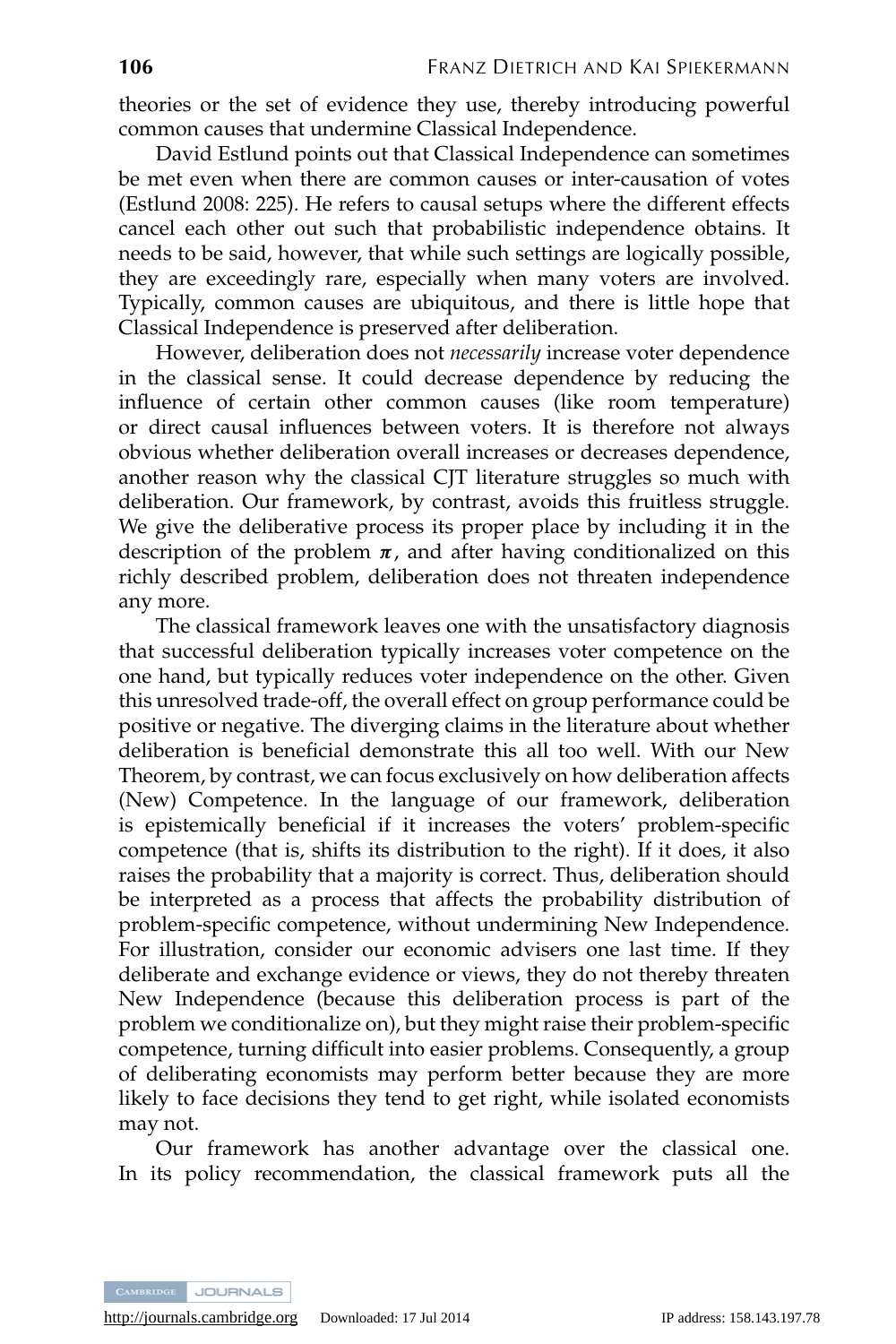emphasis on increasing the size of the electorate, suggesting that this suffices for optimal group performance. Classically, large groups can be made infallible without increasing individual competence, just by increasing group size. This loses sight of another important aspect of institutional design: the improvement of individual competence. Our framework restores the picture, showing that individual competence levels matter considerably, since they determine the upper bound on group performance. Policy measures such as improving education may raise the upper bound. Put bluntly, not just the size but also the quality of crowds matters.

#### **6. A NEW JURY THEOREM FOR INTERCHANGEABLE VOTERS**

Ladha (1993) proves a jury theorem based on the assumption that the voters (more precisely, the events that they vote correctly) are *interchangeable* in de Finetti's sense. Our New Jury Theorem is mathematically related to Ladha's jury theorem for interchangeable voters. In fact, it can be used to derive a more general variant of Ladha's theorem, as we now show.

Intuitively, finitely many events are interchangeable if they are perfectly symmetric in their probabilities. For instance, the probability that only the first event holds equals the probability that only the fourth holds, the probability that only the first and third hold equals the probability that only the second and fifth hold, and so on. Formally, the sequence of correct voting events in the group of size  $n$ ,  $(R_1, \ldots, R_n)$ , is *interchangeable* if for any permutation  $(R_{i_1}, \ldots, R_{i_n})$  and any subgroup  $J \subseteq \{1, \ldots, n\}$ , it is equally likely that only the voters in *J* vote correctly as it is that only the voters in  $\{i_j:j \in J\}$  vote correctly, i.e.

$$
\Pr\left((\cap_{i\in J} R_i)\cap\left(\cap_{i\in\{1,\dots,n\}\setminus J}\overline{R_i}\right)\right)=\Pr\left(\left(\cap_{i\in J} R_{i_j}\right)\cap\left(\cap_{i\in\{1,\dots,n\}\setminus J}\overline{R_{i_j}}\right)\right),
$$

where  $\overline{A}$  stands for the complement of the event  $A$ <sup>21</sup>. If for every group size *n* the events  $(R_1, \ldots, R_n)$  are interchangeable, then the infinitely many events (*R*1, *R*2, ...) are called *interchangeable*.

Ladha makes the following assumption:

**Voter Interchangeability.** The events of correct voting  $(R_1, R_2, ...)$  are interchangeable.

The assumption of interchangeability can be motivated by interpreting probabilities as representing the beliefs of an observer or social planner

<sup>21</sup> Put differently, the events  $(R_1, \ldots, R_n)$  are exchangeable if their joint distribution (or more precisely, the joint distribution in  $\{0, 1\}$ <sup>*n*</sup> of the indicator random variables of these events) is invariant under permutation.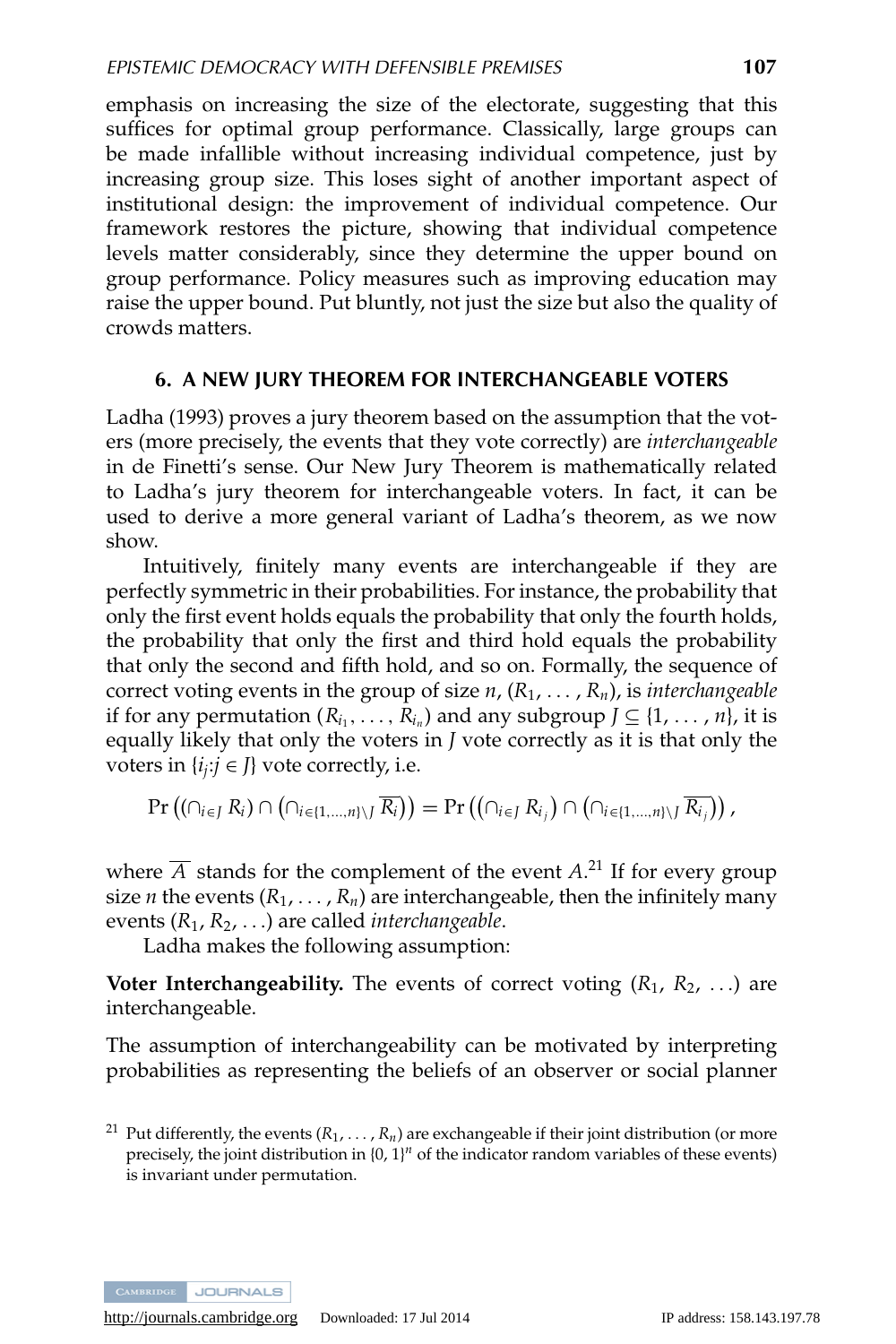with limited information, for whom the voters look perfectly symmetric (no matter whether voters are *objectively* similar in that way). The mathematical import of voter interchangeability is that, by de Finetti's Theorem (1937), it implies the existence of a (discrete or continuous) random variable  $\alpha$  in [0, 1], conditional on which these correct voting events (i) are independent and (ii) each have the same probability  $Pr(R_i|\boldsymbol{\alpha}) = \boldsymbol{\alpha}$ .

This conditional independence of the correct voting events suggests applying our New Jury Theorem to the case in which the problem *π* is defined as *α* (which is mathematically possible, although it deviates from our interpretation of  $\pi$  as capturing common causes). For this specification of the problem  $\pi$  the homogeneity part of New Competence holds since problem-specific competence  $Pr(R_i|\pi)$  (=  $Pr(R_i|\alpha) = \alpha$ ) is the same for all voters *i*. In addition, we obtain the peculiar result that problemspecific competence  $Pr(R_i|\pi)$  and the problem  $\pi$  are the same random *variable* (namely, α), so that problem-specific competence tends to exceed  $\frac{1}{2}$  (as assumed in New Competence) just in case  $\pi$  (=  $\alpha$ ) tends to exceed  $\frac{1}{2}$ . Hence, our New Jury Theorem can be re-stated as follows for this particular specification of the problem:

**Jury Theorem For Interchangeable Voters.** Suppose Voter Interchangeability holds and the random variable *α* obtained in de Finetti's Theorem tends to exceed  $\frac{1}{2}$ . As the group size increases, the probability that a majority votes correctly (i) increases, and (ii) converges to a value which is less than one if  $Pr(\alpha > \frac{1}{2}) \neq 1$  (and one if  $Pr(\alpha > \frac{1}{2}) = 1$ ).

Conceptually, this theorem operates in a slimmer setup than our earlier theorem because it does not require the exogenous random variable *π*. Instead, it draws on the random variable *α*, which is generated endogenously from the assumption of interchangeability. One may interpret  $\alpha$  as the degree to which the decision task at hand is 'easy', since conditional on *α* a voter votes correctly with probability *α*.

The variable *α* is less obscure than it may seem, since it can be defined directly from the correctness events *R*1, *R*2, ... Indeed, *α* can be obtained as the *correctness frequency*, i.e. the proportion of correct votes (in the limit as the group size increases). Using this approach to  $\alpha$ , one may reformulate our Jury Theorem For Interchangeable Voters without referring to de Finetti's Theorem. Details are given in Appendix A.

Again, the theorem can be read in different ways, depending on whether 'tendency to exceed  $\frac{1}{2}$ ' is defined in a weak or strong sense. In the first case the term 'increases' in the theorem's conclusion means 'weakly increases' (since in rare and degenerate cases majority performance remains constant), while in the second case 'increases' means 'strictly increases'.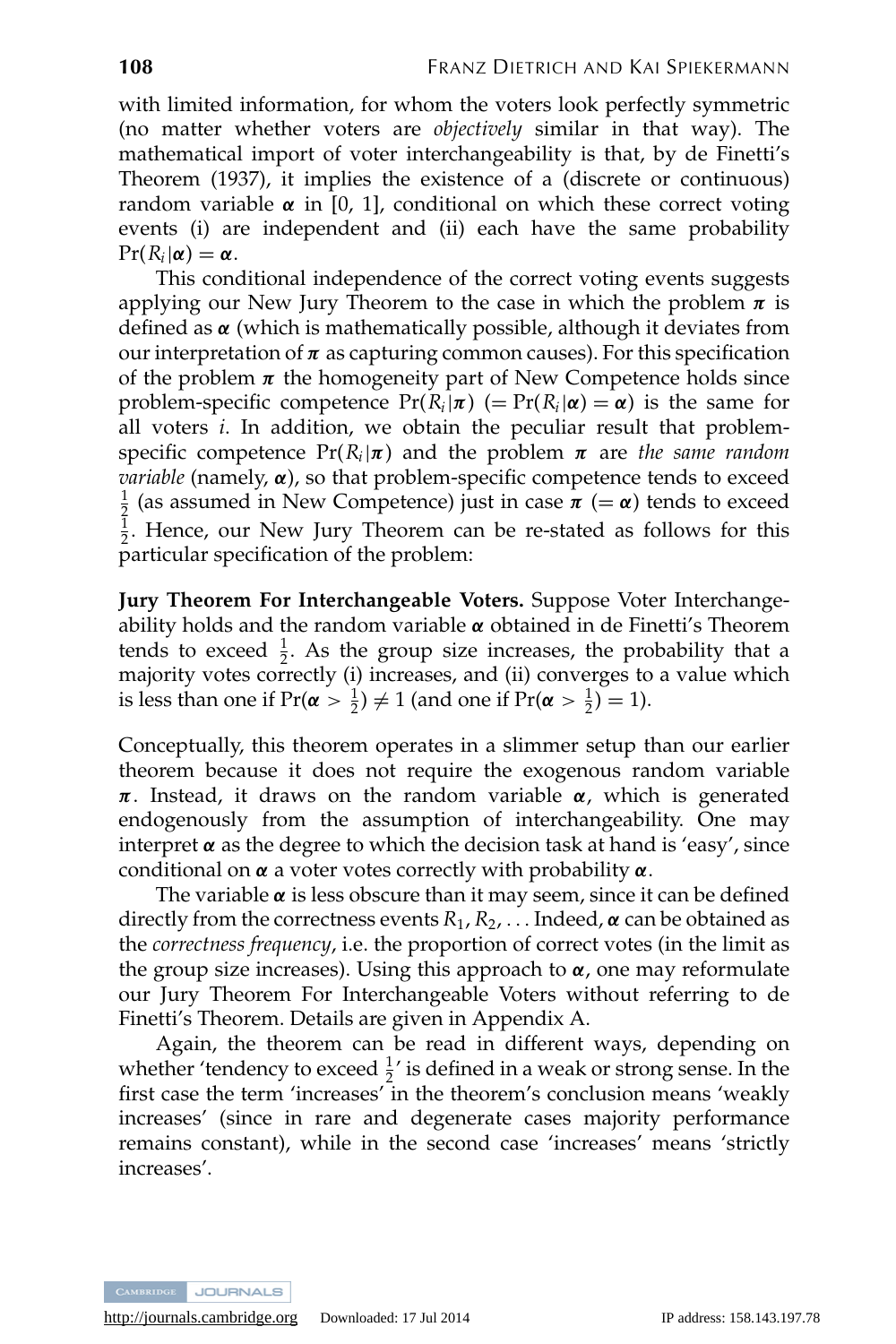How does our theorem generalize Ladha's precursor? Ladha assumes Voter Interchangeability (like us) and assumes that the distribution of *α* is of a certain kind, which is a special case of our assumption that  $α$  tends to exceed  $\frac{1}{2}$ .<sup>22</sup> From these assumptions, Ladha deduces that the probability of majority correctness weakly exceeds the probability of single-voter correctness  $Pr(R_i)$ , which follows from our non-asymptotic conclusion.<sup>23</sup>

Finally, we remark that the value to which the probability of a correct majority converges in the theorem is

$$
\Pr\left(a > \frac{1}{2}\right) + \frac{1}{2}\Pr\left(a = \frac{1}{2}\right).
$$

#### **7. CONCLUSION**

Condorcet's classical jury theorem has an enormous influence, but its independence assumption is implausible and is responsible for the overly optimistic asymptotic conclusion that 'large groups are infallible'. The non-asymptotic conclusion that 'larger groups perform better', by contrast, is often plausible, but is in need of a new justification, grounded on more defensible premises. We have provided such a justification. Our revised independence assumption does not require independence across all decision problems but independence *given the specific problem*. This allows us to conditionalize on common causes which would otherwise have induced dependence. This new independence assumption requires a new competence assumption: rather than assuming voter competence on average over all problems, we assume that the voters' problem-specific competence is more often high than low. Based on our two revised premises, our New Jury Theorem retains the classical conclusion that 'larger crowds are wiser' but obtains the new asymptotic conclusion that 'large crowds are fallible'. Specifically, the probability of a correct majority vote converges to the probability that the problem is easy in a technical sense. These conclusions vindicate majoritarian democracy – it is worth listening to many rather than few – without being absurdly optimistic about the correctness of democratic decisions. The move from

<sup>23</sup> More precisely, he states that the probability of majority correctness *strictly* exceeds the probability of single-voter correctness. This strict inequality does not follow from Ladha's assumptions in the form (i) or (ii) mentioned in fn. 22 (as is seen from the case that  $Pr(\alpha = 1) = 1$ ). Ladha's result (i.e. his Proposition 1) may be repaired either by weakening the result's conclusion to a weak inequality or by adding to the result's premises the assumption that  $Pr(\alpha = 1) \neq 1$ .

<sup>&</sup>lt;sup>22</sup> Specifically, he assumes that the distribution of  $\alpha$  either (i) is unimodal and symmetric with mean greater than  $1/2$ , or (ii) has support included in  $(1/2, 1]$ , or (iii) is a betadistribution with mean greater than 1/2. In each case, the distribution tends to exceed 1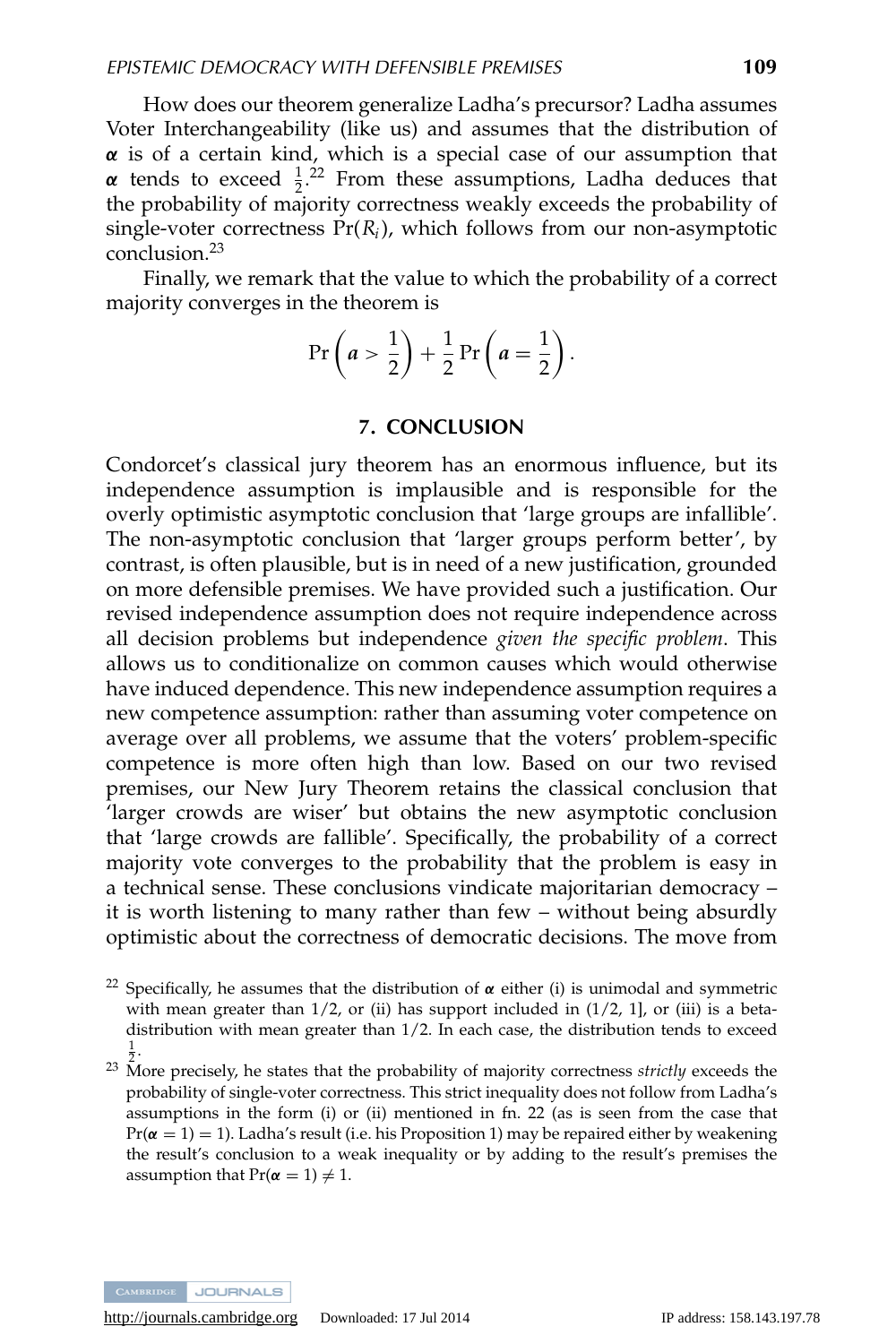|                                   |             | Classical CJT New Jury Theorem |
|-----------------------------------|-------------|--------------------------------|
| Independence premise              | implausible | plausible                      |
| Competence premise                | plausible   | plausible                      |
| Do larger groups perform better?  | yes         | yes                            |
| Are very large groups infallible? | ves         | no                             |

the classical CJT to our New Jury Theorem can be summarized in a table:

Our theorem leads to different policy implications than the classical one with regard to the importance of deliberation and education. The worry that deliberation threatens voter independence disappears by moving to our new notion of independence, so that one can focus on the potentially beneficial effect of deliberation on voter competence. The importance of promoting voter competence (through education, deliberation and other measures) is rehabilitated. Indeed, while the classical model implies that the level of voter competence is essentially irrelevant – since large enough groups are infallible even if their members are just a little competent – our model implies that the performance of large groups strongly depends on voter competence, as measured by the proportion of decision problems voters find easy (in our technical sense). Overall, we believe our findings give more credibility to epistemic arguments for democracy based on jury theorems.

#### **REFERENCES**

- Austen-Smith, D. and J. Banks. 1996. Information aggregation, rationality, and the Condorcet Jury Theorem. *American Political Science Review* 90: 34–45.
- Ben-Yashar, R. and J. Paroush. 2000. A nonasymptotic Condorcet jury theorem. *Social Choice and Welfare* 17: 189–199.
- Berg, S. 1993. Condorcet's jury theorem: dependency among voters. *Social Choice and Welfare* 10: 87–95.
- Black, D. 1958. *The Theory of Committees and Elections*. Cambridge: Cambridge University Press.

Boland, P. J. 1989. Majority systems and the Condorcet jury theorem. *Journal of the Royal Statistical Society, Series D* (*The Statistician*) 38: 181–189.

- Boland, P. J., F. Proschan and Y. Tong. 1989. Modelling dependence in simple and indirect majority systems. *Journal of Applied Probability* 26: 81–88.
- Bovens, L. and W. Rabinowicz. 2006. Democratic answers to complex questions an epistemic perspective. *Synthese* 150: 131–153.

Cohen, J. 1986. An epistemic conception of democracy. *Ethics* 97: 26–38.

Condorcet, M. D. 1785. Essai sur l'application de l'analyse à la probabilité des décisions rendues à la pluralité des voix.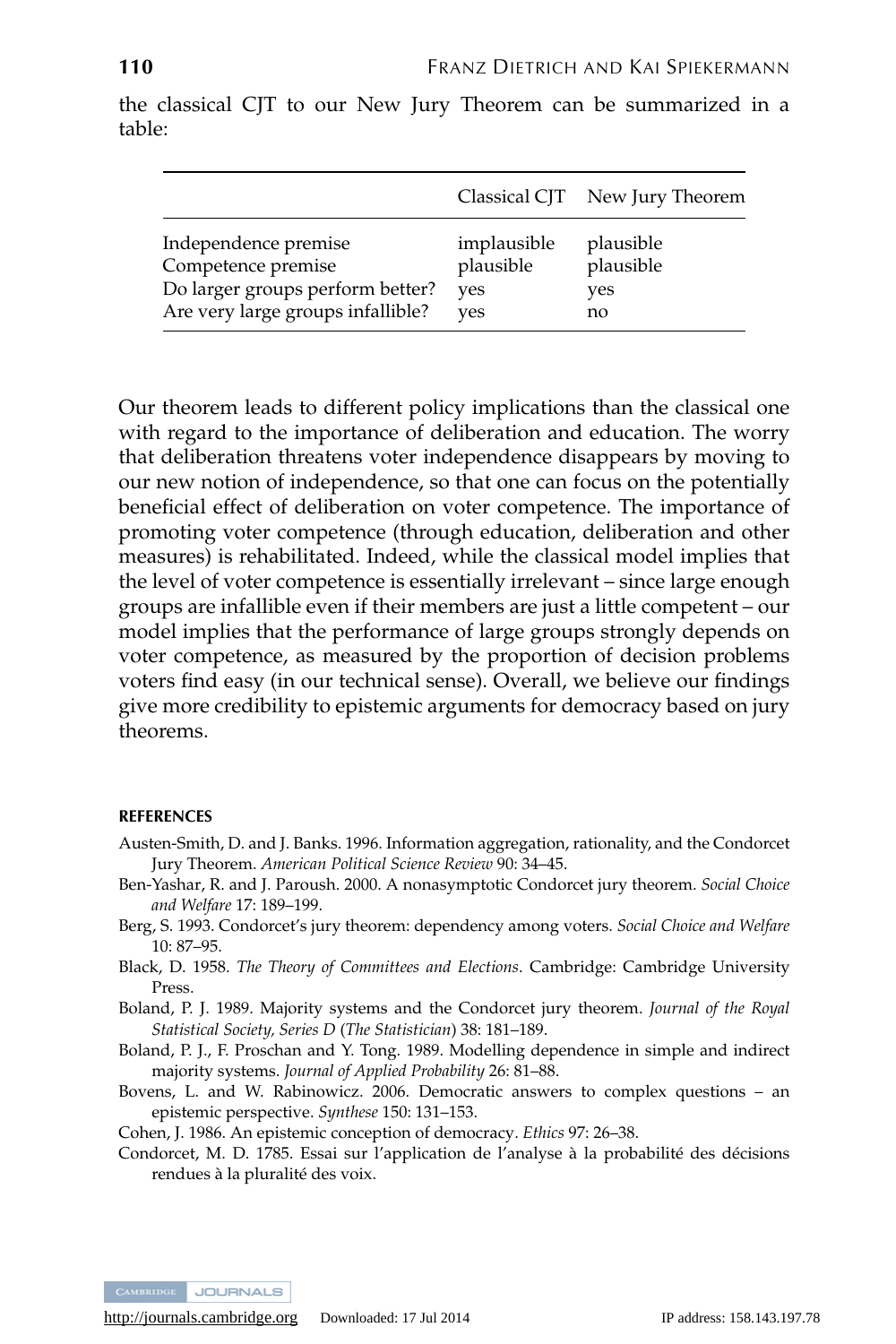- Coughlan, P. J. 2000. In defense of unanimous jury verdicts: mistrials, communication and strategic voting. *American Political Science Review* 94: 375–394.
- de Finetti, B. 1937. La prévision: ses lois logiques, ses sources subjectives. Annales de l'institut Henri Poincaré 7: 1–68.
- Dietrich, F. 2008. The premises of Condorcet's jury theorem are not simultaneously justified. *Episteme* 58: 56–73.
- Dietrich, F. and C. List. 2004. A model of jury decisions where all jurors have the same evidence. *Synthese* 142: 175–202.
- Estlund, D. M. 1994. Opinion leaders, independence, and Condorcet's Jury Theorem. *Theory and Decision* 36: 131–162.
- Estlund, D. M. 2008. *Democratic Authority: A Philosophical Framework*. Princeton, NJ: Princeton University Press.
- Estlund, D., J. Waldron, B. Grofman and S. L. Feld. 1989. Democratic theory and the public interest: Condorcet and Rousseau revisited. *American Political Science Review* 83: 1317– 1340.
- Feddersen, T. and W. Pesendorfer. 1998. Convicting the innocent: the inferiority of unanimous jury verdicts under strategic voting. *American Political Science Review* 92: 23– 36.
- Gaus, G. 1997. Does democracy reveal the voice of the people? Four takes on Rousseau. *Australasian Journal of Philosophy* 75: 141–162.
- Goodin, R. E. and K. Spiekermann. 2012. Epistemic aspects of representative government. *European Political Science Review* 4: 303–325.
- Grofman, B. and S. L. Feld. 1988. Rousseau's general will: A Condorcetian perspective. *American Political Science Review* 82: 567–576.
- Grofman, B., G. Owen and S. L. Feld. 1983. Thirteen theorems in search of the truth. *Theory and Decision* 15: 261–278.
- Kaniovski, S. 2010. Aggregation of correlated votes and Condorcet's Jury Theorem. *Theory and Decision* 69: 453–468.
- Ladha, K. K. 1992. The Condorcet's Jury Theorem, free speech, and correlated votes. *American Journal of Political Science* 36: 617–634.
- Ladha, K. K. 1993. Condorcet's jury theorem in light of de Finetti's theorem. *Social Choice and Welfare* 10: 69–85.
- Ladha, K. K. 1995. Information pooling through majority-rule voting: Condorcet's jury theorem with correlated votes. *Journal of Economic Behavior and Organization* 26: 353–372.
- List, C. 2005. The probability of inconsistencies in complex collective decisions. *Social Choice and Welfare* 24: 3–32.
- List, C. and R. E. Goodin. 2001. Epistemic democracy: generalizing the Condorcet Jury Theorem. *Journal of Political Philosophy* 9: 277–306.
- Nitzan, S. and J. Paroush. 1984. The significance of independent decisions in uncertain dichotomous choice situations. *Theory and Decision* 17: 47–60.
- Owen, G., B. Grofman and S. L. Feld. 1989. Proving a distribution-free generalization of the Condorcet Jury Theorem. *Mathematical Social Sciences* 17: 1–16.
- Pearl, J. 2000. *Causality: Models, Reasoning and Inference*. Cambridge: Cambridge University Press.
- Reichenbach, H. 1956. *The Direction of Time*. Berkeley, CA: University of California Press.
- Rheingold, H. 2002. *Smart Mobs: The next Social Revolution*. Cambridge, MA: Perseus Publishing.
- Romeijn, J. and D. Atkinson. 2011. A Condorcet jury theorem for unknown juror competence. *Politics, Philosophy, and Economics* 10: 237–262.
- Shapley, L. and B. Grofman. 1984. Optimizing group judgmental accuracy in the presence of interdependencies. *Public Choice* 43: 329–343.
- Sommerlad, F. and I. McLean. 1989. The Political Theory of Condorcet, Social Studies Faculty Centre Working Paper, Oxford University, 1/89.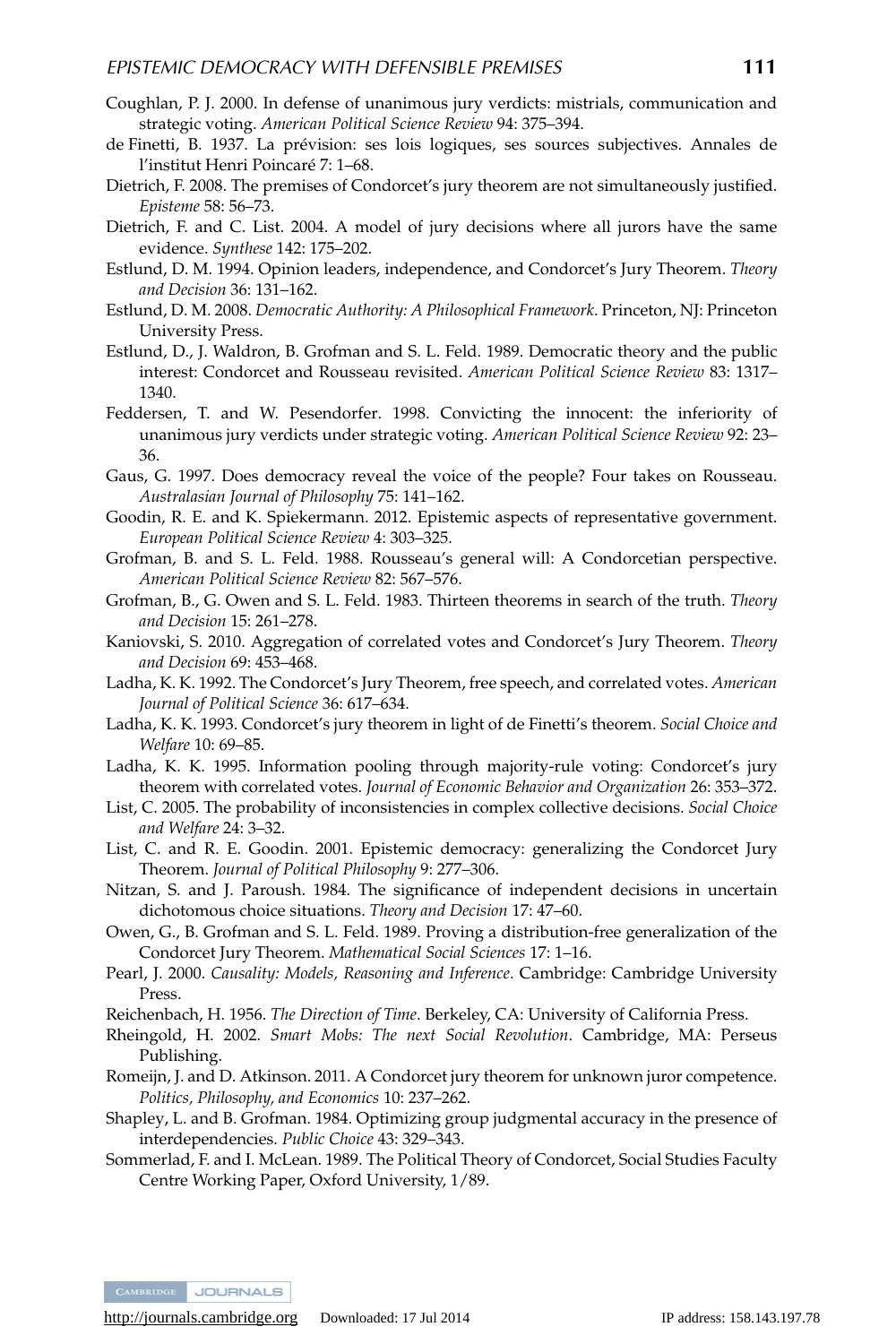Spiekermann, K. R. and R. E. Goodin. 2012. Courts of many minds. *British Journal of Political Science* 12: 555–571.

Spirtes, P., C. Glymour and R. Scheines. 1993. *Causation, Prediction, and Search*. New York: Springer.

Surowiecki, J. 2004. *The Wisdom of Crowds: Why the Many are Smarter than the Few and how Collective Wisdom Shapes Business, Economies, Societies, and Nations*. London: Little Brown. Vermeule, A. 2009. Many minds arguments in legal theory. *Journal of Legal Analysis* 1: 1–45.

#### **A. SOME EXTENSIONS**

**First extension.** As already mentioned, there are different readings or variants of our New Jury Theorem. They differ, firstly, in the precise definition of when a random variable (here, problem-specific competence) 'tends to exceed  $\frac{1}{2}$ ', and secondly, in whether the theorem's conclusion that majority performance increases holds in the weak or strict sense. Only one (weak) notion of 'tendency to exceed  $\frac{1}{2}$ ' was defined in the main text; it leads to weakly increasing group performance (though the cases where majority performance increases *non-strictly* are rare and degenerate; see footnote 19 for examples).

We now introduce two alternative notions of when a random variable or distribution in [0, 1] 'tends to exceed  $\frac{1}{2}$ '. (We state the definitions for the discrete case; see footnote 24 for the general case.) Our original ('first') notion can be termed *'weak* tendency to exceed  $\frac{1}{2}$ ' and was defined by the condition that

(1) for all 
$$
\epsilon \in (0, \frac{1}{2}]
$$
 the value  $\frac{1}{2} + \epsilon$  is at least as probable as  $\frac{1}{2} - \epsilon$ .

To obtain the second notion we modify this condition by lifting the requirement about the probabilities of the boundary values 1 and 0. The second notion can be termed 'weak tendency to exceed  $\frac{1}{2}$  *within the open interval* (0, 1)' and is defined by the following condition (note that  $\epsilon \neq \frac{1}{2}$ ):

(2) for all 
$$
\epsilon \in (0, \frac{1}{2})
$$
 the value  $\frac{1}{2} + \epsilon$  is at least as probable as  $\frac{1}{2} - \epsilon$ .

Finally, to obtain the third notion we further modify the condition by excluding the extreme case that all inequalities are equalities. This third notion can be termed *'strong* tendency to exceed  $\frac{1}{2}$  within  $(0, 1)$ ' and is defined by the condition that<sup>24</sup>

for all  $\epsilon \in (0, \frac{1}{2})$ , the value  $\frac{1}{2} + \epsilon$  is at least as probable as  $\frac{1}{2} - \epsilon$ , (3) **and** at least one of these inequalities holds in the strict sense.

We can now formally state three alternative readings of our New Jury Theorem:

 $24$  In the general, possibly non-discrete case, the three notions are defined as follows. The generalization of (1) is that, for all  $0 < \epsilon \leq \epsilon' \leq \frac{1}{2}$ , a value in  $[\frac{1}{2} + \epsilon, \frac{1}{2} + \epsilon']$  is at least as probable as a value in the symmetrically opposed interval  $[\frac{1}{2} - \epsilon', \frac{1}{2} - \epsilon]$ . The generalization of ( 2) is obtained by replacing ' $\epsilon' \leq \frac{1}{2}$ ' by ' $e' < \frac{1}{2}$ '. The generalization of (3) is obtained by moreover adding the requirement that at least one of the inequalities holds strictly (or equivalently, by adding the requirement that the probability of the interval  $(\frac{1}{2}, 1)$  strictly exceeds that of the interval  $(0, \frac{1}{2})$ ).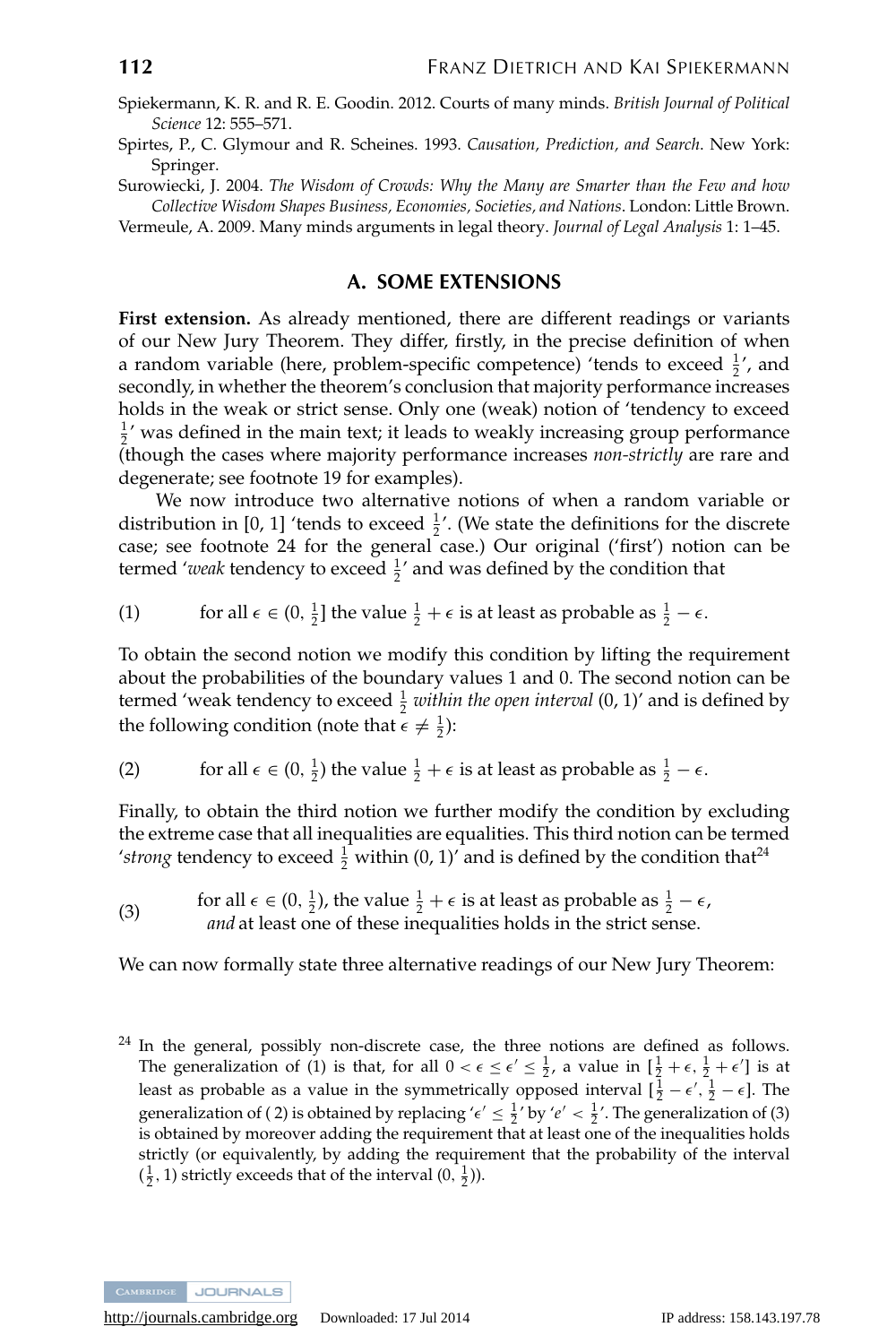*Remark*. The New Jury Theorem holds in three variants: we may

- (a) use the first notion of 'tendency to exceed  $\frac{1}{2}$ ' and define 'increasingness' weakly; or
- (b) use the second notion of 'tendency to exceed  $\frac{1}{2}$ ' and define 'increasingness' weakly; or
- (c) use the third notion of 'tendency to exceed  $\frac{1}{2}$ ' and define 'increasingness' strictly.

Variant (a) of the theorem uses the main text's definition of 'tendency to exceed  $\frac{1}{2}$ . Variant (b) logically strengthens variant (a) by lifting the assumption that problem-specific competence is at least as likely to be 1 than 0. Variant (c) shows that our strong sense of 'tendency to exceed  $\frac{1}{2}$ ' allows for the stronger conclusion that group performance grows *strictly*.

Note that the probabilities with which problem-specific competence takes on any of the boundary values 0 and 1 is irrelevant for the growth of majority performance, and for whether this growth is strict. In short, the boundary values do not matter because conditional on problem-specific competence being 1 (resp. 0) the probability of a correct majority is constant  $-$  it equals 1 (resp. 0) regardless of the group size.

**Second extension.** Our Jury Theorem For Interchangeable Voters also has different readings:

*Remark*. Our Jury Theorem For Interchangeable Voters holds in each of the variants (a), (b) and (c) of the previous remark.

Note again that whether majority performance grows – and whether it does so strictly – only depends on how the variable *α* is distributed *within* (0, 1).

**Third extension.** The variable *α* in our Jury Theorem For Interchangeable Voters can be defined as the *correctness frequency*. The correctness frequency is formally defined as the limit as  $n \rightarrow \infty$  of the proportion of correct votes  $\frac{1}{n} \sum_{i=1}^{n} \chi_{R_i}$ , where  $\chi_{R_i}$  is the indicator variable of  $R_i$ , which is 1 if  $R_i$  holds and 0 otherwise. To see why the correctness frequency equals  $\alpha$  (except on a zero-probability event), observe that, for every value  $\alpha$  of  $\alpha$ , it is true that conditional on  $\alpha = \alpha$  the correct voting events are independent with equal probabilities  $Pr(R_i|\alpha) = \alpha$ , so that by the law of large numbers the correctness frequency  $\frac{1}{n} \sum_{i=1}^{n} \chi_{R_i}$  converges to  $\alpha$  with probability one.<sup>25</sup>

This observation about *α* implies that our Jury Theorem For Interchangeable Voters can be re-stated without invoking de Finetti's Theorem, namely by

<sup>25</sup> The more formal argument goes as follows. The correctness frequency – call it  $\beta$  – is defined as  $\lim_{n\to\infty} \frac{1}{n} \sum_{i=1}^{n} \chi_{R_i}$ , where in the event that  $\frac{1}{n} \sum_{i=1}^{n} \chi_{R_i}$  does not converge  $\beta$  is defined arbitrarily (this event has zero probability under Voter Interchangeability, as will turn out in a moment). Now assume Voter Interchangeability and consider the random variable *α* obtained in de Finetti's Theorem. Then *β* equals *α* (outside a zeroprobability event) for the following reason. It suffices to show that  $E(|\beta - \alpha|) = 0$ . We have  $Pr(\beta = \alpha | \alpha) = 1$  by the law-of-large-numbers argument given in the main text. So,  $E(|\beta - \alpha||\alpha) = 0$ . Hence,  $E(|\beta - \alpha|) = E(E(|\beta - \alpha||\alpha)) = E(0) = 0$ , as required. The

<http://journals.cambridge.org> Downloaded: 17 Jul 2014 IP address: 158.143.197.78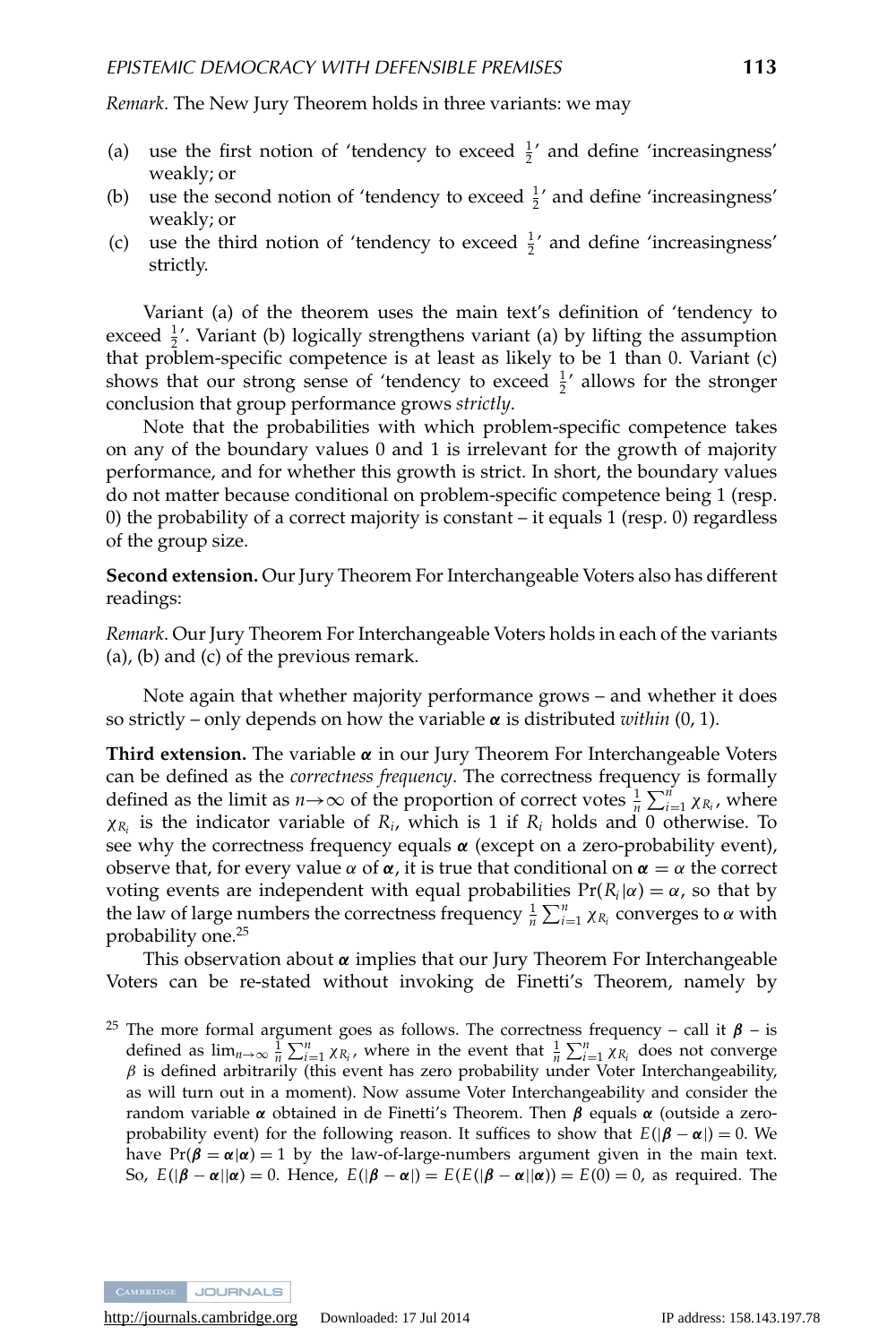replacing 'the random variable *α* obtained in de Finetti's Theorem' by 'the correctness frequency *α*'. The theorem then states as follows (where the only modified part is put in italics):26

**Jury Theorem For Interchangeable Voters.** Suppose Voter Interchangeability holds and *the correctness frequency*  $\alpha$  tends to exceed  $\frac{1}{2}$ . As the group size increases, the probability that a majority votes correctly (i) increases, and (ii) converges to a value which is less than one if  $Pr(\alpha > \frac{1}{2}) \neq 1$  (and one if  $Pr(\alpha > \frac{1}{2}) = 1$ ).

#### **B. THE CAUSAL FOUNDATIONS OF NEW INDEPENDENCE**

We here introduce causal network terminology more precisely, and give sufficient conditions on causal interconnections for New Independence, citing a result to be proved in a more technical follow-up paper. Mathematically, this appendix is independent of the main text; it uses a different, explicitly network-theoretic model in order to give *foundations* for New Independence. In this appendix, causal relations are part of the formal setup, and the problem  $\pi$  is not a primitive but is *defined* as the complex random variable consisting of all common causes of votes plus the state **x** (if not already a common cause). In this setup, we give a formal justification of New Independence in the form of a theorem which derives, rather than assumes, New Independence, based on plausible conditions on the causal relations, which are met in Figures 1–3 and in many other causal networks.

In a causal network, a variable **a** is said to be a *direct cause* of another **b** (and **b** a *direct effect* of **a**) if there is an arrow pointing from **a** to **b** ( $a \rightarrow b'$ ). Further, **a** is a *cause* of **b** (and **b** an *effect* of **a**) if there is a directed path from **a** to **b**, i.e. a sequence of variables starting with **a** and ending with **b** such that each of these variables (except from the last one) directly causes the next one. A variable is a *common cause* (*effect*) of some variables if it is a cause (effect) of each of them. A variable is a *private cause* of a vote if it is a cause of this vote but of no other votes.

The following can be proved:

**Theorem (informally stated).** Suppose the votes  $\mathbf{v}_1, \mathbf{v}_2, \ldots$  and the state **x** are part of a causal network over these and any number of other random variables, and suppose probabilities are compatible with these causal relations.<sup>27</sup>

- (a) If no vote is a cause of any other vote, then the votes are independent conditional on the set  $C$  of all common causes of some votes;
- (b) If no vote is a cause of any other vote, *and* the state **x** is not a common effect of any votes or private causes thereof, $2<sup>8</sup>$  then the votes are also independent conditional on the augmented set  $C \cup \{x\}$  (i.e. New Independence holds with the problem identified with this augmented set).

shown fact that  $Pr(\beta = \alpha) = 1$  also implies that the case in which  $\beta$  was defined arbitrarily  $-$  i.e. in which  $\frac{1}{n} \sum_{i=1}^{n}$ *n* i.e. in which  $\frac{1}{n} \sum_{i=1}^{n} \chi_{R_i}$  does not converge *n* is a zero-probability event. 26 Also this re-stated theorem holds in the three variants.

- 
- $27$  Compatibility means that any variable is independent of its non-effects conditional on its direct causes. This requirement is called the Parental Markov Condition.
- <sup>28</sup> In other words, the state **x** is not a common effect of variables each of which is or privately causes a different vote.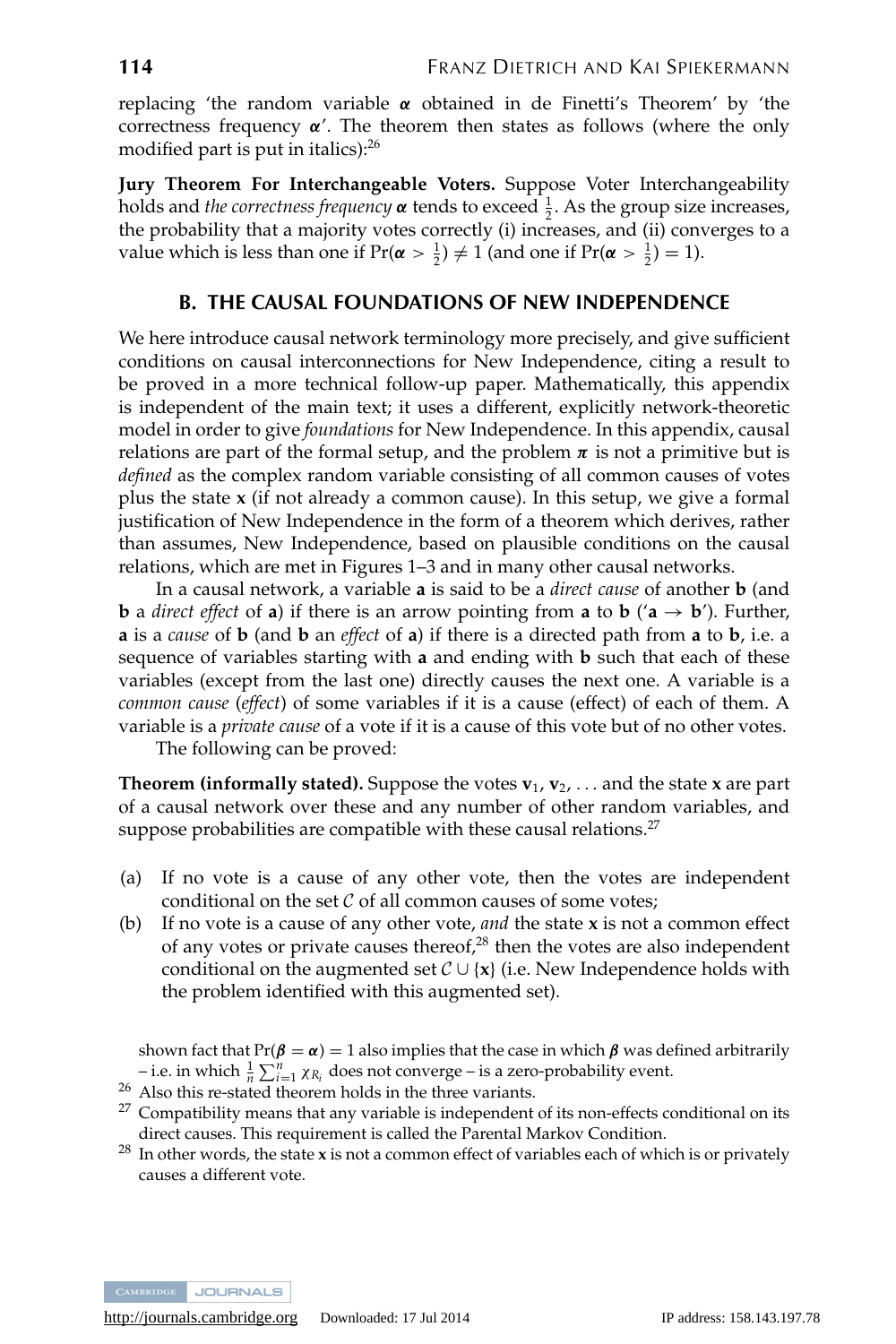

FIGURE 6. Violations of New Independence.

Many different causal networks, such as those in Figures 1–3, meet the conditions laid out in part (b) of the theorem. In such networks the votes are independent conditional on the problem and New Independence holds. However, some rather special causal setups violate the conditions of part (b), hence of New Independence. We give three elementary examples in Figure 6. Note that votes have no common causes in 6b and 6c, and have just **x** as a common cause in 6a, so that in all three cases the problem on which we conditionalize consists of **x** alone. Therefore, New and Classical Independence here reduce to the same condition, so that the figures are in fact counterexamples to *both* independence conditions. In 6a, vote 1 influences vote 2. With such a direct causal connection between the votes independence is clearly violated. In 6b, the votes cause the state of the world, which is implausible. Such a network could arise if the state of the world (the correct judgement) was simply *defined* as the majority judgement, but this is incompatible with a procedure-independent notion of correctness as usually assumed in epistemic conceptions of democracy. Again, independence is violated.29

A more complicated case is displayed in Figure 6c. Here the state is the causal product of two different private causes of votes. Independence would require that the votes are independent conditional on the state. But this is not the case, as we can see by considering the following interpretation of causal network 6c. Suppose state **x** represents the fact of whether parties A and B will form a coalition. Suppose, for simplicity, that A and B will form a coalition if and only if in each party a majority of members supports forming the coalition. **c**<sup>1</sup> represents the fact of whether there is enough support in A, **c**<sup>2</sup> of whether there is enough support in B. Voter 1 is an expert for party A, and bases his prediction entirely on the mood in party A (thus  $c_1$ 's causal effect on  $v_1$ ), while voter 2 is an expert for party B and bases her prediction only on the mood in B (thus  $c_2$ 's causal effect on  $v_2$ ). Thus, each voter votes that the coalition takes place just in case he or she thinks there

 $29$  If Independence were true, then given that the state is 1 the event of voter 1 voting for 1 would be independent of the event that all other voters vote for 1. But these two events are negatively correlated:  $Pr(\mathbf{v}_1 = 1 | \mathbf{v}_2 = \dots = \mathbf{v}_n = 1, \mathbf{x} = 1)$  <  $Pr(\mathbf{v}_1 = 1 | \mathbf{x} = 1)$ . The reason for this inequality is that the left hand side reduces to  $Pr(\mathbf{v}_1 = 1 | \mathbf{v}_2 = \ldots = \mathbf{v}_n = 1)$  (since the event that  $\mathbf{v}_2 = \ldots = \mathbf{v}_n = 1$  implies that  $\mathbf{x} = 1$ ), which equals  $Pr(\mathbf{v}_1 = 1)$  (since the votes are independent unconditionally), which in turn is smaller than  $Pr(\mathbf{v}_1 = 1 | \mathbf{x} = 1)$ (since the events that  $\mathbf{v}_1 = 1$  and that  $\mathbf{x} = 1$  are positively correlated because 1's voting for 1 partially explains that  $x = 1$ ).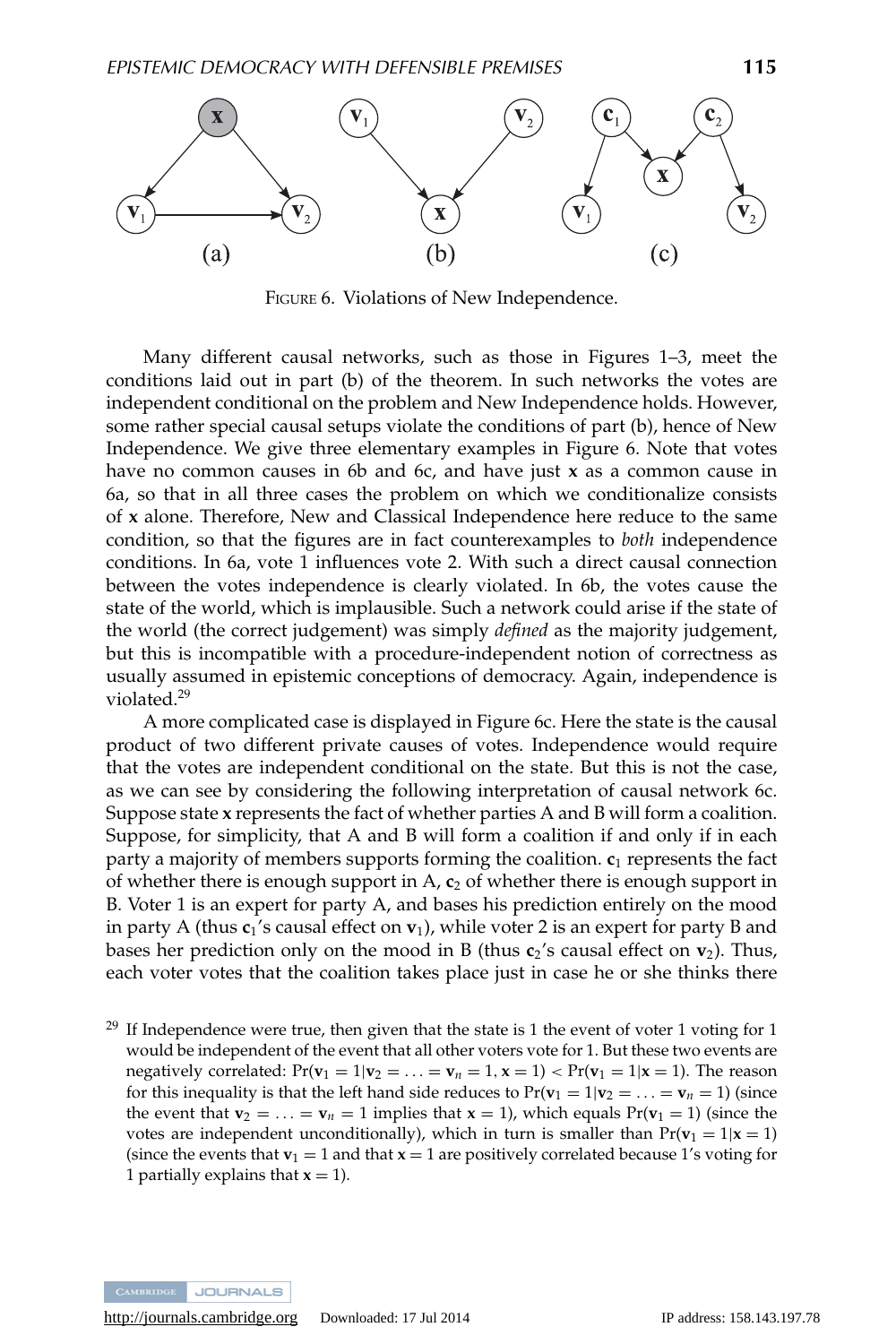is enough support in the party studied. Imagine we know that the state is, say, that the coalition does not take place. If Independence were true, then voter 1's vote could not tell us anything about voter 2's vote. But voter 1's vote *can* tell us something: if voter 1 votes, say, for the coalition taking place, then voter 2 probably votes the opposite, because voter 1's vote indicates that party A is willing, and hence (since the coalition does not take place) that party B refuses to coalesce, which voter 2 will know.

The upshot of this discussion is that our New Independence assumption will hold for most causal setups, but is violated when either there is a direct causal relation between the votes, or the state is itself commonly caused by votes or private causes thereof. This is not only a problem for New Independence – Classical Independence is also violated under such circumstances.

#### **C. PROOF OF OUR NEW JURY THEOREM**

We now prove our New Jury Theorem (in all three variants mentioned in appendix A). Two preliminary remarks are due. First, for simplicity we assume that the set of possible problems, to be denoted  $\Pi$ , is countable (with each of its subsets being measurable), and that every problem  $\pi \in \Pi$  occurs with positive probability:  $Pr(\pi) > 0$ . As a result, problem-specific competence has a discrete distribution over [0, 1], supported by a finite set (as in Figure 4) or a countably infinite set. Proofs without this restriction are available on request; they express expectations using (Lebesgue) integrals instead of sums.

Second, some of the summations used below involve an apparently uncountable number of terms (as in ' $\sum_{p\in[0,1]}$ ...'). Nonetheless these sums are welldefined because the number of *non-zero* terms is always countable (and because if this number is countably infinite then the sum converges to a value that does not depend on the order of summation).

We now turn to the proof. Suppose New Independence and New Competence hold. The proof proceeds in four steps. Only the last step uses that problemspecific competence tends to exceed  $\frac{1}{2}$  (and hence, only that step distinguishes between the three versions of the theorem, i.e. the three possible definitions of 'tendency to exceed  $\frac{1}{2}$ ' given in appendix A).

*Step 1*. Fix any group size *n* in {1, 3, 5, ...}. For any problem  $\pi \in \Pi$  consider  $Pr(M_n|\pi)$ , the conditional probability that the number of correct votes exceeds  $\frac{n}{2}$  given the problem π. Given the problem π, this number is the sum of *n* independent Bernoulli variables with parameter *p*<sup>π</sup> (by New Independence and New Competence). Hence this number follows a Binomial distribution with parameters *n* and  $p^{\pi}$ , that is, takes each value *m* in {0, 1, ..., *n*} with probability  $\frac{n!}{m!(n-m)!}$   $(p^{\pi})^n(1-p^{\pi})^{n-m}$ , and more generally falls into each set of values  $S \subseteq \mathbb{R}$  with a probability of

$$
B_{n,p^{\pi}}(S) := \sum_{m \in \{0,1,\ldots,n\} \cap S} \frac{n!}{m!(n-m)!} (p^{\pi})^m (1-p^{\pi})^{n-m}.
$$

To obtain the probability of a correct majority given  $\pi$ , we have to take  $S = (\frac{n}{2}, n]$ :

$$
\Pr(M_n|\pi) = B_{n,p^{\pi}}\left(\left(\frac{n}{2},n\right]\right).
$$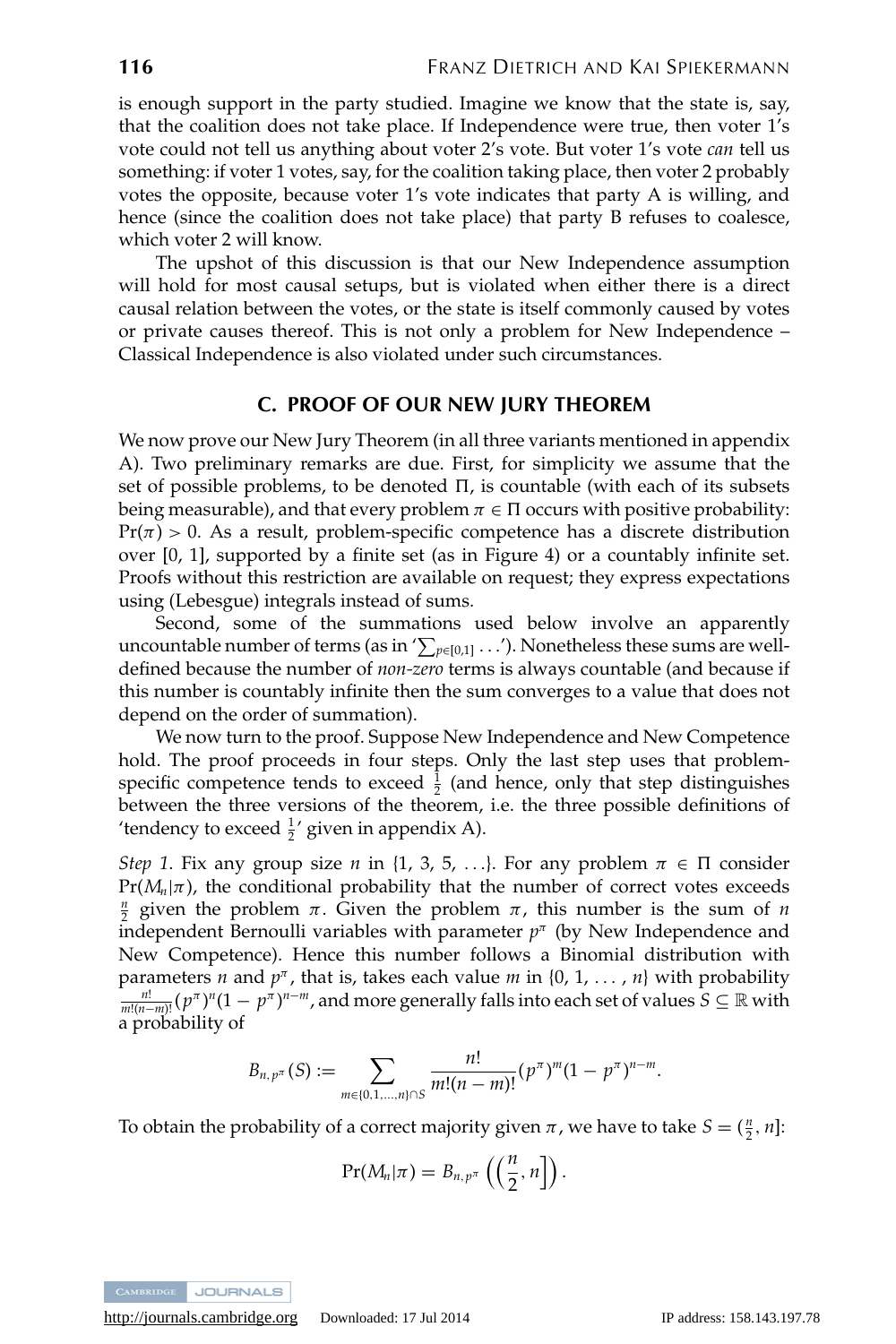By averaging over all possible problems, we obtain the *unconditional* probability that a majority is correct:

$$
\Pr(M_n) = \sum_{\pi \in \Pi} \Pr(M_n | \pi) \Pr(\pi) = \sum_{\pi \in \Pi} B_{n, p^{\pi}} \left( \left( \frac{n}{2}, n \right) \right) \Pr(\pi).
$$

By partitioning the set of all problems  $\Pi$  into subsets of problems with equal voter competence  $p \in [0, 1]$ , the summation ' $\sum_{\pi \in \Pi}$ ' becomes equivalent to a nested summation  $'\sum_{p\in[0,1]}\sum_{\pi\in\Pi: p^\pi=p}'.$  Thereby we obtain that

$$
\Pr(M_n) = \sum_{p \in [0,1]} B_{n,p} \left( \left( \frac{n}{2}, n \right] \right) \sum_{\pi \in \Pi : p^{\pi} = p} \Pr(\pi)
$$

$$
= \sum_{p \in [0,1]} B_{n,p} \left( \left( \frac{n}{2}, n \right] \right) \Pr(p^{\pi} = p).
$$

We split the last expression into a sum  $S_1 + S_2 + S_3$ , where  $S_1$ ,  $S_2$  and  $S_3$  are defined by restricting the summation index  $p$  to values above, below, or equal to  $\frac{1}{2}$ , respectively. Specifically, *S*<sup>1</sup> is given by

(4) 
$$
S_1 = \sum_{p \in (\frac{1}{2}, 1]} B_{n, p} \left( \left( \frac{n}{2}, n \right) \right) \Pr(p^{\pi} = p).
$$

Next,  $S_2$  is given by

$$
S_2 = \sum_{p \in [0, \frac{1}{2})} B_{n,p} \left( \left( \frac{n}{2}, n \right) \right) \Pr(p^{\pi} = p)
$$
  
= 
$$
\sum_{p \in [0, \frac{1}{2})} \left\{ 1 - B_{n,p} \left( \left[ 0, \frac{n}{2} \right) \right) \right\} \Pr(p^{\pi} = p)
$$
  
= 
$$
\sum_{p \in [0, \frac{1}{2})} \Pr(p^{\pi} = p) - \sum_{p \in [0, \frac{1}{2})} B_{n,p} \left( \left[ 0, \frac{n}{2} \right) \right) \Pr(p^{\pi} = p).
$$

This expression is the difference of (i) a sum which reduces to  $Pr(p^{\pi} < \frac{1}{2})$ , and (ii) another sum which (through a change of variable from  $p$  to  $1 - p$ ) can be rewritten as  $\sum_{p \in (\frac{1}{2},1]} B_{n,1-p}([0,\frac{n}{2})) \Pr(p^{\pi} = 1-p)$ . Here,  $B_{n,1-p}([0,\frac{n}{2}))$  can in turn be rewritten as  $B_{n,p}(\bar{R}_2^n, n]$ ); the reason is that

$$
B_{n,1-p}\left(\left[0,\frac{n}{2}\right)\right) = \sum_{m=0,\dots,\frac{n-1}{2}} \frac{n!}{m!(n-m)!} (1-p)^m p^{n-m} \text{ and}
$$
  

$$
B_{n,p}\left(\left(\frac{n}{2},n\right)\right) = \sum_{m=\frac{n+1}{2},\dots,n} \frac{n!}{m!(n-m)!} p^m (1-p)^{n-m},
$$

where the sums appearing on the right hand sides coincide, as is seen from a change of variable from  $m$  to  $n - m$ . We have thus shown that

(5) 
$$
S_2 = \Pr \left( p^{\pi} < \frac{1}{2} \right) - \sum_{p \in (\frac{1}{2}, 1]} B_{n, p} \left( \left( \frac{n}{2}, n \right) \right) \Pr (p^{\pi} = 1 - p).
$$

 $\textbf{CAMBRIDGE}$ **JOURNALS** 

<http://journals.cambridge.org> Downloaded: 17 Jul 2014 IP address: 158.143.197.78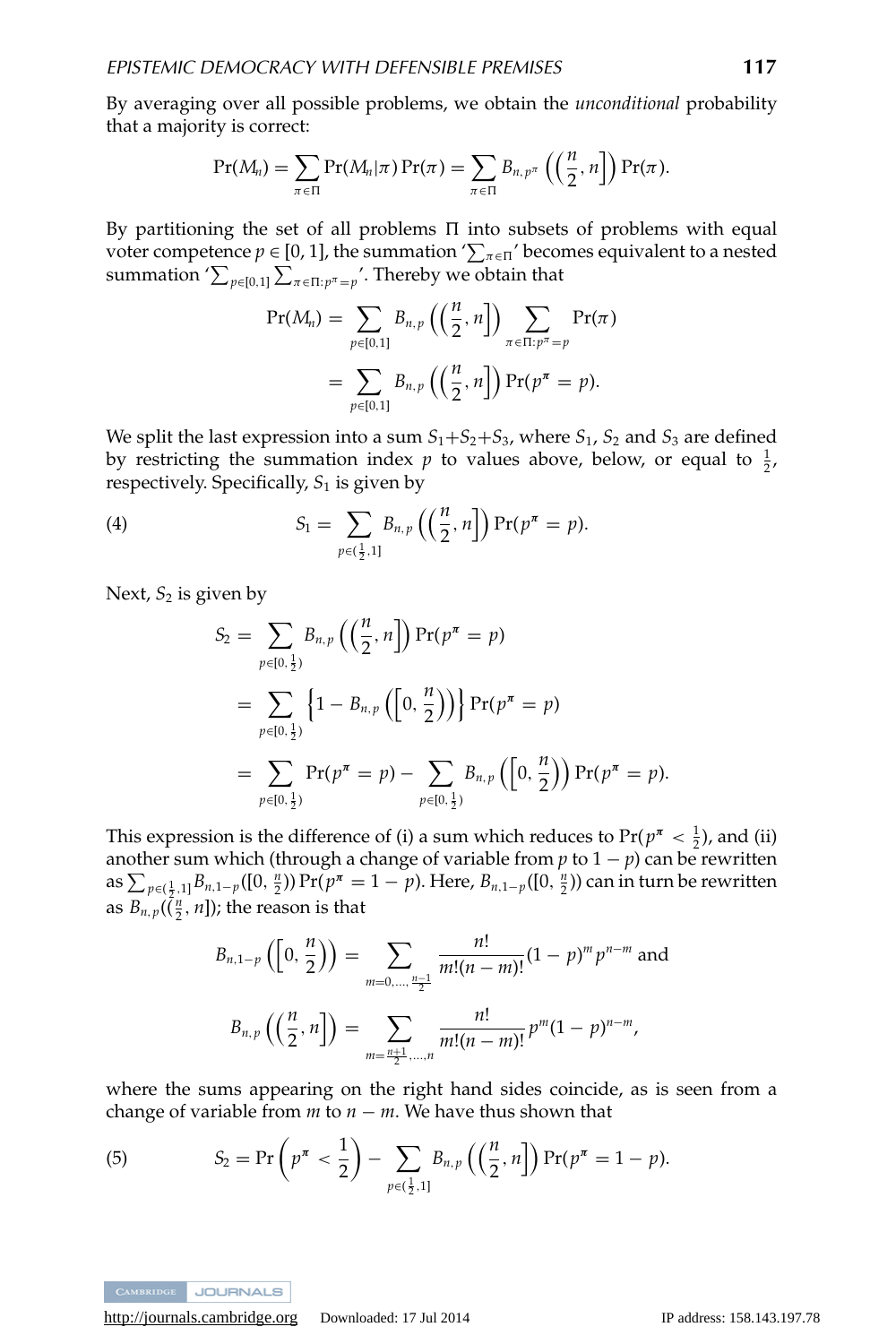Finally,  $S_3$  is given by

$$
S_3 = B_{n,\frac{1}{2}}\left(\left(\frac{n}{2},n\right)\right) \Pr\left(p^\pi = \frac{1}{2}\right).
$$

Here,  $B_{n,\frac{1}{2}}((\frac{n}{2},n])$  is, just as  $B([0,\frac{n}{2}))$ , equal to  $\frac{1}{2}$  because the binomial distribution  $B_{n,\frac{1}{2}}$  is symmetric around its mean  $\frac{n}{2}$ . So,

(6) 
$$
S_3 = \frac{1}{2} \Pr \left( p^{\pi} = \frac{1}{2} \right).
$$

By adding expressions 4, 5 and 6, we obtain that

(7) 
$$
\Pr(M_n) = S_1 + S_2 + S_3 = \sum_{p \in (\frac{1}{2}, 1]} B_{n, p} \left( \left( \frac{n}{2}, n \right) \right) \Delta(p) + \Gamma,
$$

where  $\Delta(p)$  and  $\Gamma$  are defined as follows:

$$
\Delta(p) = \Pr(p^{\pi} = p) - \Pr(p^{\pi} = 1 - p),
$$

$$
\Gamma = \Pr\left(p^{\pi} < \frac{1}{2}\right) + \frac{1}{2}\Pr\left(p^{\pi} = \frac{1}{2}\right).
$$

*Step* 2. In this step we show that for fixed  $p \in (\frac{1}{2}, 1]$  the binomial probability in 7,

(8) 
$$
P_n := B_{n,p}\left(\left(\frac{n}{2}, n\right]\right),
$$

is weakly increasing in (odd) *n*, and strictly so if  $p \neq 1$ . This fact (which is of course closely related to the non-asymptotic conclusion of the classical jury theorem) follows from a recursion formula:

(9) 
$$
P_{n+2} = P_n + (2p-1) \binom{n}{\frac{n+1}{2}} \left[ p(1-p) \right]^{\frac{n+1}{2}}.
$$

Indeed, since  $\frac{1}{2} < p \le 1$ , the second term on the right hand side of 9 is nonnegative (and positive if  $p \neq 1$ ), so that  $P_{n+2} \geq P_n$  (and  $P_{n+2} > P_n$  if  $p \neq 1$ ).

While the recursion formula 9 appears in the literature (e.g. Grofman *et al.* 1983), we cannot find a published derivation; let us therefore mention a simple combinatorial argument to its effect. We again conditionalize on a given problem  $\pi \in \Pi$  and write *p* for the corresponding problem-specific competence  $p^{\pi}$ . Fix any odd group size  $n \in \{1, 3, \ldots\}$ ). Recall that  $P_{n+2}$  is the (problem-conditional) probability of the event  $M_{n+2}$  that more than half of the first  $n + 2$  votes is correct. This event can be partitioned into two subevents: the subevent  $M_{n+2}\setminus M_n$  that more than half of the first  $n + 2$  but fewer than half of the first  $n$  votes are correct,

CAMBRIDGE JOURNALS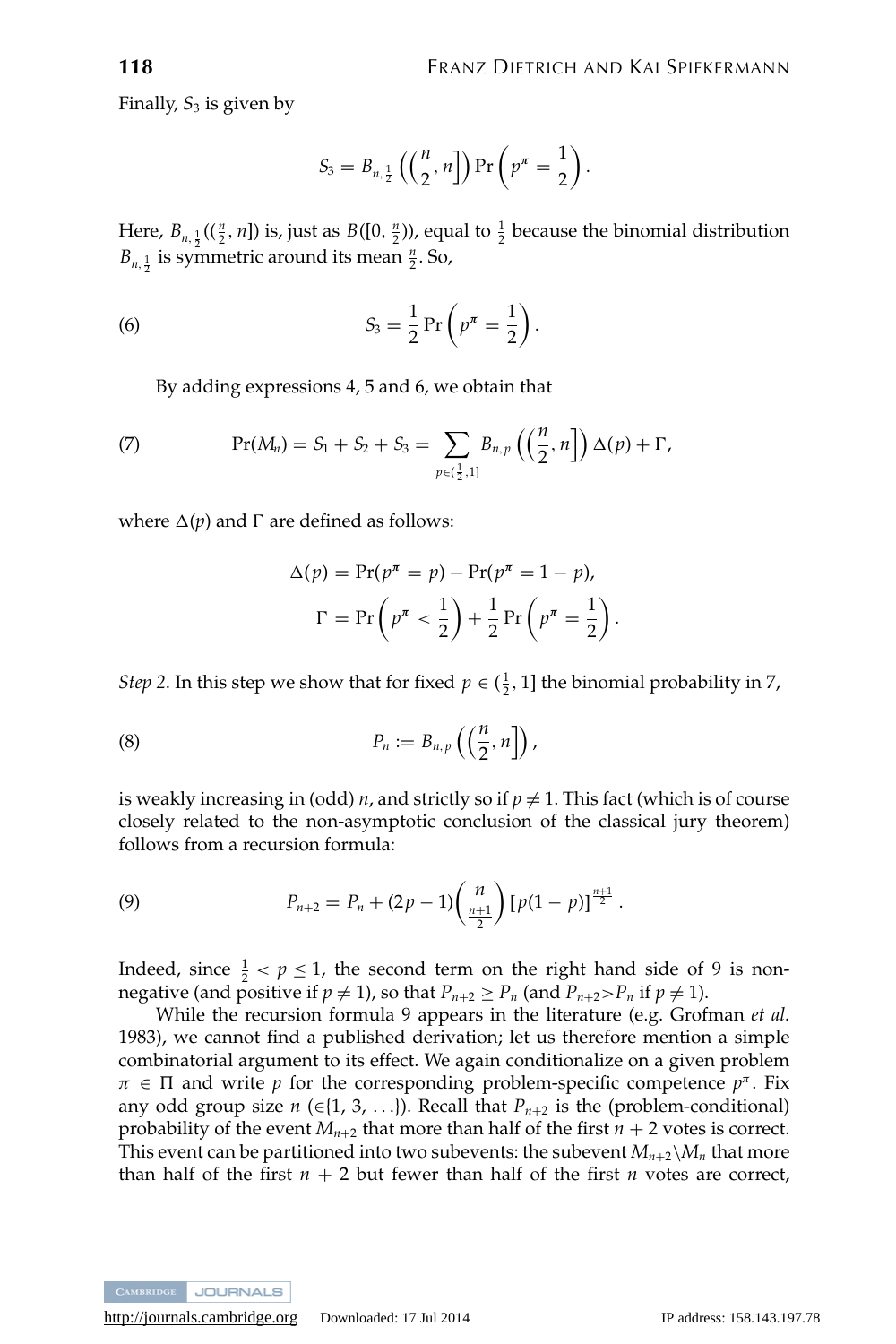and the subevent  $M_{n+2} \cap M_n$  that more than half of the first  $n + 2$  and also more than half of the first *n* votes are correct. We can therefore decompose  $P_{n+2}$  into a sum:

$$
P_{n+2} = \Pr(M_{n+2} \setminus M_n | \pi) + \Pr(M_{n+2} \cap M_n | \pi).
$$

Here, the second term can in turn be rewritten as follows:

$$
\Pr(M_{n+2}\cap M_n|\pi)=\Pr(M_n|\pi)-\Pr(M_n\backslash M_{n+2}|\pi)=P_n-\Pr(M_n\backslash M_{n+2}|\pi),
$$

so that in summary

(10) 
$$
P_{n+2} = P_n + \Pr(M_{n+2} \setminus M_n | \pi) - \Pr(M_n \setminus M_{n+2} | \pi).
$$

Now the event  $M_{n+2} \backslash M_n$  implies that exactly  $\frac{n+1}{2}$  of the first *n* votes (i.e. a narrow majority) must be incorrect – which happens with probability  $\binom{n}{n+1}p^{\frac{n-1}{2}}(1-p)^{\frac{n+1}{2}}$ – while the next two votes must be correct – which happens with probability  $p^2$ . By multiplication we therefore obtain that

(11)  

$$
\Pr(M_{n+2} \setminus M_n | \pi) = {n \choose \frac{n+1}{2}} p^{\frac{n-1}{2}} (1-p)^{\frac{n+1}{2}} p^2
$$

$$
= p {n \choose \frac{n+1}{2}} [p(1-p)]^{\frac{n+1}{2}}.
$$

Similarly, the event  $M_n \setminus M_{n+2}$  of a correct majority among the first *n* but not among the first  $n + 2$  votes implies that exactly  $\frac{n+1}{2}$  of the first *n* votes (i.e. a narrow majority) is correct – which has probability  $\binom{n}{\frac{n+1}{2}} p^{\frac{n+1}{2}} (1-p)^{\frac{n-1}{2}}$  – while the next two votes are incorrect – which has probability  $(1 - p)^2$ . Thus, again by multiplication,

(12) 
$$
\Pr(M_n \setminus M_{n+2} | \pi) = {n \choose \frac{n+1}{2}} p^{\frac{n+1}{2}} (1-p)^{\frac{n-1}{2}} (1-p)^2
$$

$$
= (1-p) {n \choose \frac{n+1}{2}} [p(1-p)]^{\frac{n+1}{2}}.
$$

Using expressions 11 and 12, we see that equation 10 implies the recursion formula 9.

*Step 3*. We now prove the theorem's asymptotic conclusion. By Step 1 we have to find the limit as  $n \rightarrow \infty$  of the expression 7. We first show that the subexpression  $B_{n,p}((\frac{n}{2}, n])$  (= $P_n$ ) converges to one as  $n \rightarrow \infty$ . Recall that this expression is the probability that the sum of *n* independent and identically distributed Bernoulli-variables (which are 1 with probability *p*) belongs to the interval  $(\frac{n}{2}, n]$ . Equivalently, it is the probability that  $\frac{1}{n}$  times this sum belongs to the interval  $(\frac{1}{2}, 1]$ . This probability converges to 1 as  $n \to \infty$ , by the law of large numbers and the fact that the interval  $(\frac{1}{2}, 1]$  contains the mean *p* of each Bernoullivariable.